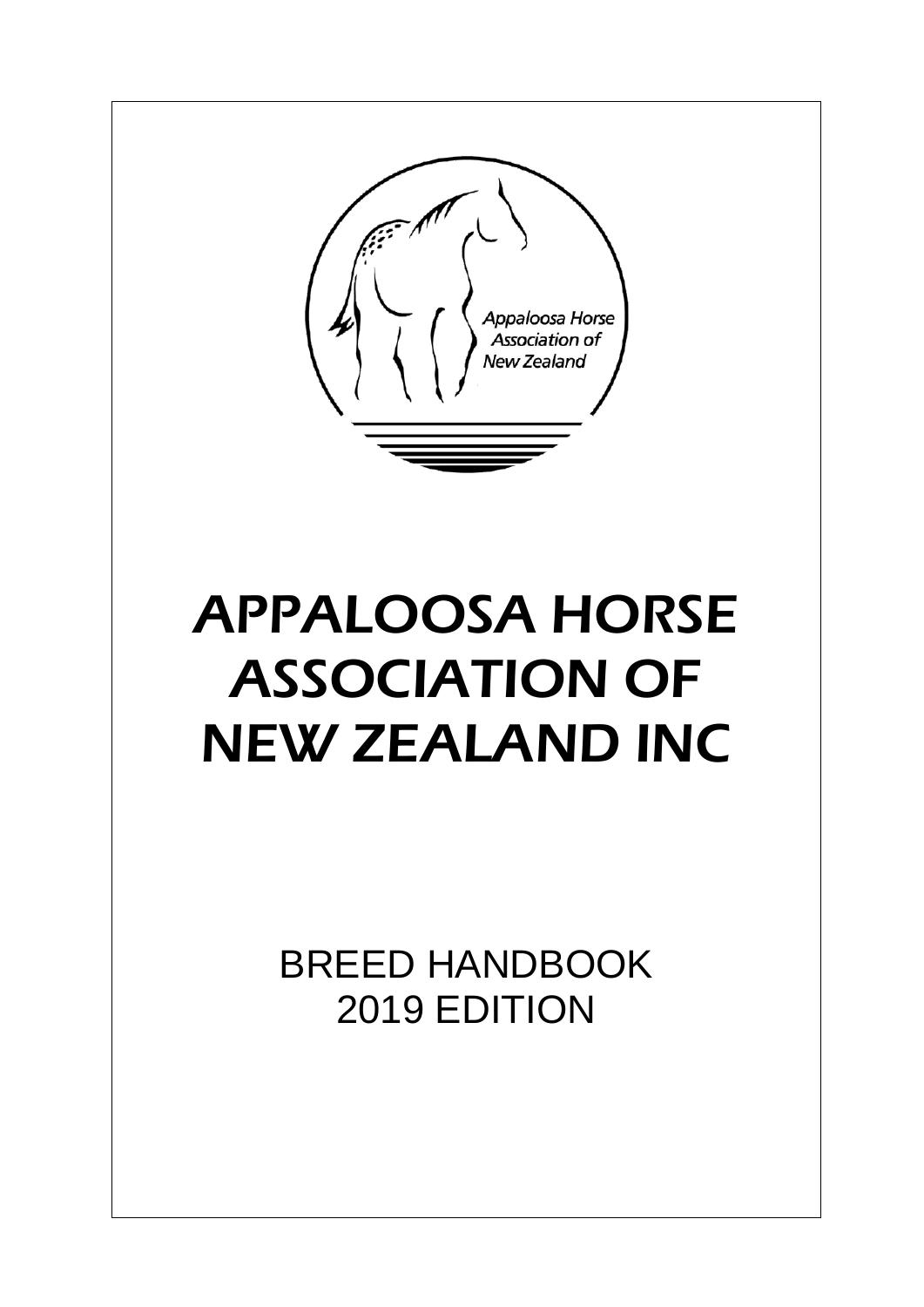## FOREWORD

The Appaloosa Horse Association of New Zealand was incorporated on the  $30<sup>th</sup>$  of May in 1975. We are fortunate to still have a number of members who have been with us since the early days of this Assn. There are also a number of members who are no longer with us who will be remembered for their contributions to the Assn and the breed in New Zealand. Through the generations of horses in our studbook their legacy lives on.

We find ourselves in an interesting time. There is far more information and technology available to us. Advances in genetic testing opens a world of information previously unavailable, and with this access to knowledge comes responsibility. We can stack the odds in our favor for colour, dilution and coat pattern; breeding "designer" horses to meet market trends. We can also test for known genetic diseases, thus making far more educated choices in our breeding programs giving us the power to manage the occurrence of those conditions or even potentially eliminate them completely from our gene pool if so desired.

We are also seeing considerable diversity in the type of horses in the studbook registry. Through targeted breeding for specific performance disciplines and often complimented with outcrossing one can readily identify an English or Western type of horse that is more likely to be highly competitive in its preferred discipline. This often sparks passionate debate amongst breeders, being they the purists or the progressives or somewhere in between. Ultimately the quality of the horse on an individual basis has to be paramount in any breeding program to encourage the quality of life for the horse and to ensure it has a meaningful place in this age of domestication. Having said that, one of the main objectives of this Assn is to not just to improve but also to preserve and standardize the Appaloosa in New Zealand and we should not lose sight of this either.

This  $7<sup>th</sup>$  Edition of the Breed Handbook contains updates to the Breed Rules reflecting discussions and decision made over several years and brings them into fruition. With these changes we hope to bring the Appaloosa forward to meet the expectations of a breed in the current marketplace and to ensure its continued place in New Zealand equestrian pursuits.

Keep this Handbook in a readily available place, it is a valuable resource for Registering, Breeding, Showing and anything else to do with the Appaloosa breed.

Wishing you happy trials.

Miriam Gillingham

President Appaloosa Horse Association of NZ Inc. www.appaloosaassn.co.nz

 st Edition 1981 nd Edition 1991 rd Edition 1999 th Edition 2005 th Edition 2008 th Edition 2011 th Edition 2019

These rules and regulations shall come in to effective from the 1st October 2019 and thereon all rules and regulations and parts thereof, hereto are repealed. Copyright 2019 by the Appaloosa Horse Association of New Zealand Inc. All rights reserved.

*Fees are set by council, current fees and forms are found on the website [www.appaloosaassn.co.nz.](http://www.appaloosaassn.co.nz/)  ApHANZ council at its discretion from time to time may offer promotions, discounts, amnesties or other incentives to encourage membership and registration applications.*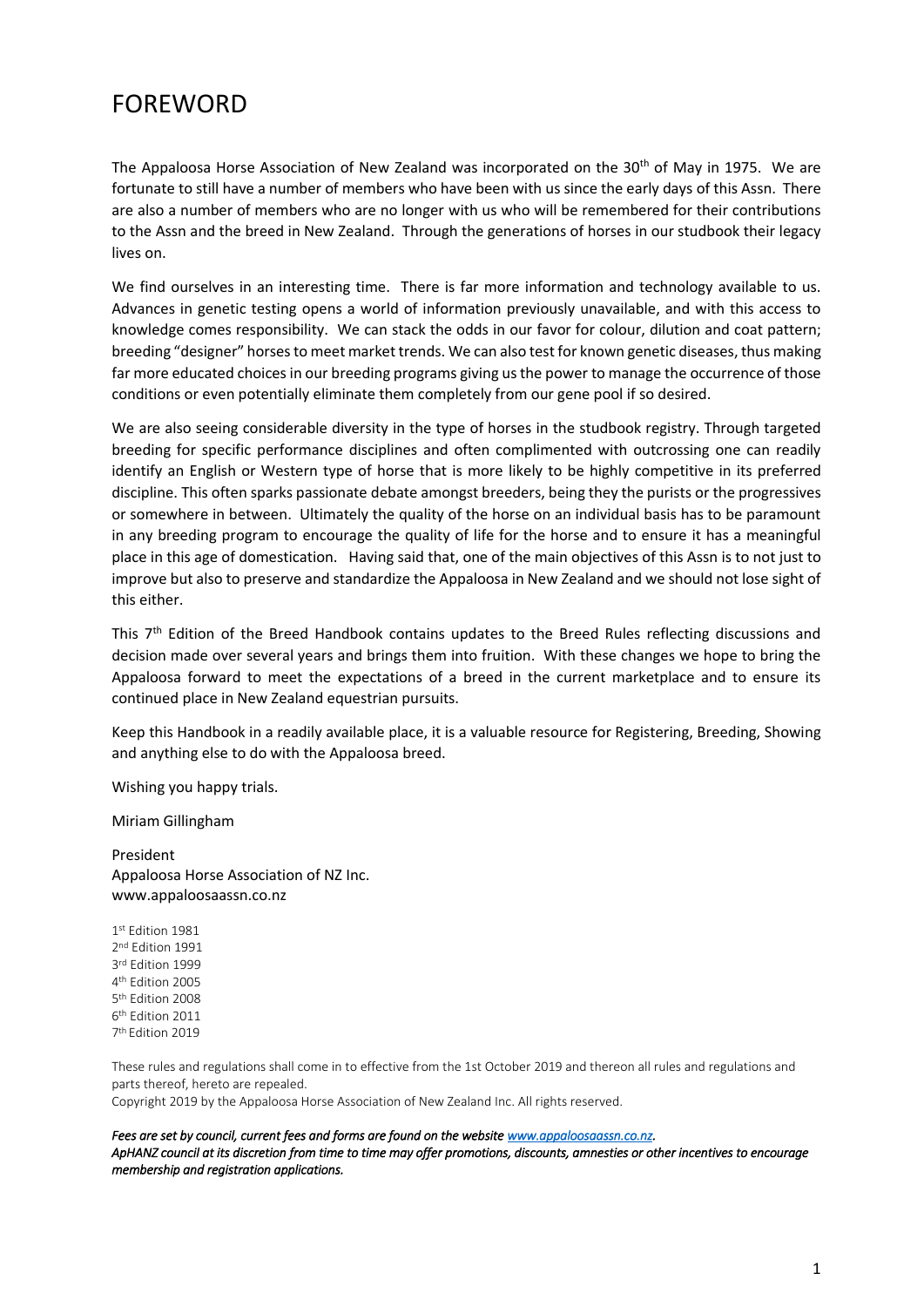## TABLE OF CONTENTS

| Rule                                                   | Rule No.           | Page No.       |
|--------------------------------------------------------|--------------------|----------------|
| 5 Panel Testing                                        | 26                 | 13             |
| Appaloosa Type and Conformation                        | $\mathbf{1}$       | $\overline{4}$ |
| Artificial Insemination                                | 27                 | 13             |
| <b>Base Colour</b>                                     | 3                  | 5              |
| <b>Branding</b>                                        | 16(2)              | 10             |
| <b>Breed Characteristics</b>                           | $\overline{2}$     | $\overline{4}$ |
| <b>Breeders Awards</b>                                 | 83                 | 26             |
| Breeding requirements for Mares                        | 16, 18, 26, 27, 28 | 10, 13, 14     |
| CA - Cerebellar Abiotropy                              | 7(9)               | $\overline{7}$ |
| Champion points                                        | 61(2)              | 22             |
| Change of Name                                         | 14                 | 10             |
| Championship Show Points                               | 49                 | 18             |
| Cloning                                                | 7(11)              | 7              |
| Colour Patterns                                        | $\overline{4}$     | 5              |
| Complaints - Judges                                    | 52                 | 21             |
| Constituent Membership                                 | 38(2)              | 15             |
| Costume Class                                          | 47                 | 18             |
| Day Memberships                                        | 48,53              | 21             |
| Death, Notification of                                 | 32                 | 14             |
| De-Registration                                        | 34                 | 14             |
| Disallowed Breeding                                    | 7                  | 6              |
| Disciplinary Action                                    | 36                 | 15             |
| Disqualifying Characteristics                          | 8                  | 8              |
| Distance Riding Program                                | 80                 | 25             |
| <b>DNA</b>                                             | 16(1)              | 10             |
| Drugs                                                  | 59                 | 21             |
| Duplicate Certificates                                 | 33                 | 14             |
| Embryo Transfer                                        | 28                 | 14             |
| Endurance & CTR Points                                 | 66                 | 23             |
| English Points                                         | 63                 | 22             |
| Face Markings                                          | 5                  | 5              |
| Float Safety                                           | 57                 | 21             |
| <b>Fraudulent Practices</b>                            | 35                 | 14             |
| GBED - Glycogen Branching Enzyme Deficiency            | 7(6)               | $\overline{7}$ |
| Gelding, Notification of                               | 31                 | 14             |
| Greys                                                  | 7(2)               | 6              |
| Group Halter Classes                                   | 46                 | 17             |
| Halter & Performance Points system                     | 61                 | 22             |
| Halter Class Attire                                    | 43                 | 17             |
| Halter Classes, Minimum Required                       | 44                 | 17             |
| Halter Class Conduct                                   | 41                 | 16             |
| Halters                                                | 42                 | 17             |
| Halter Show Rules, Appaloosa                           | 40                 | 16             |
| Hardship Registration                                  | 30                 | 14             |
| <b>HERDA</b>                                           | 7(5)               | 6              |
| Horses Age                                             | 11                 | $\overline{9}$ |
| Horses Unattended at Shows                             | 58                 | 21             |
| Hi-point Awards - Year End                             | 67                 | 23             |
| Hunter Program                                         | 82                 | 26             |
| HYPP - Hyperkalemic Periodic Paralysis                 | 7(4)               | 6              |
| Imported Horses                                        | 12                 | 9              |
| Import Semen                                           | 29                 | 14             |
| International Registration Incentive Program with ApHC | 20                 | 12             |
| Judges                                                 | 51                 | 19             |
| Knabstrupp                                             | 7(12)              | 8              |
| Lease                                                  | 25                 | 13             |
| Leg Markings                                           | 6                  | 6              |
| LFS - Lavender Foal Syndrome                           | 7(10)              | $\overline{7}$ |
| Lifetime Awards                                        | 69                 | 24             |
| Membership                                             | 38                 | 15             |
| Membership Cards                                       | 38(7)              | 15             |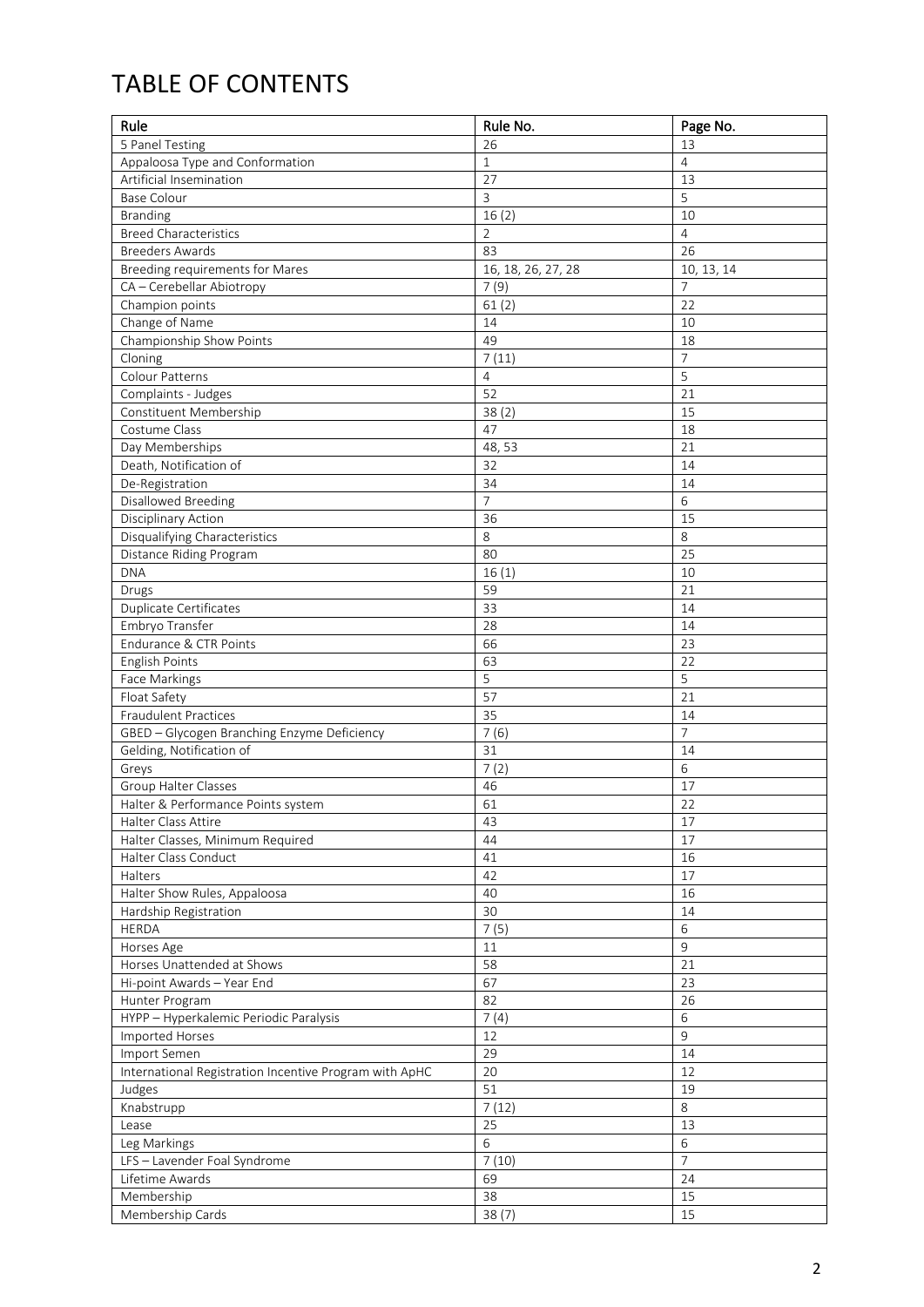| MH - Malignant Hyperthermia                  | 7(7)                             | $\overline{7}$ |
|----------------------------------------------|----------------------------------|----------------|
| Microchipping                                | 16(3)                            | 10             |
| Minimum Height                               | 1, 8 (2), 10 (9), 18 (7), 19 (3) | 4, 8, 11       |
| Most Colourful at Halter                     | 45                               | 17             |
| Naming the Horse                             | 13                               | 9              |
| National Show & Championship Show            | 48                               | 18             |
| National & Championship Show Hi-point Awards | 49                               | 18             |
| New Zealand Champion                         | 74                               | 25             |
| New Zealand Youth Champion Award             | 77                               | 25             |
| Non- Members Registrations                   | 18, 19                           | 10, 11         |
| Non-Studbook Registration                    | 19                               | 11             |
| Permanent Identification                     | 16                               | 10             |
| Permanent Studbook Registration              | 18                               | 10             |
| Permitted Non-Appaloosa Breeding             | 9                                | 8              |
| Photos                                       | 10 (6), 18 (6), 19 (5), 33 (2)   | 8, 11, 14      |
| Pinto-paint markings                         | 7(1, 13)                         | 6, 8           |
| Points Collation                             | 61(4)                            | 22             |
| Points Recognition Award                     | 78                               | 25             |
| Points System, Halter & Performance          | 61                               | 22             |
| Polocrosse Points                            | 65                               | 23             |
| Ponies                                       | $\overline{7}$                   | 6              |
| Progeny Recording                            | 17                               | 10             |
| Protests - Registration                      | 37                               | 15             |
| PSSM1 - Polysaccharide Storage Myopathy      | 7(3)                             | 6              |
| Questions of Policy                          | 84                               | 26             |
| Racing Points                                | 64                               | 22             |
| Ranch Horse Points                           | 62                               | 22             |
| Recognized Organizations                     | 60                               | 21             |
| Regional Clubs                               | 39                               | 16             |
| Register of Excellence                       | $\overline{73}$                  | 24             |
| Register of Merit                            | 71                               | 24             |
| Register of Superior                         | 72                               | 24             |
| Release of Liability                         | 85                               | 26             |
| Requirements for Registration                | 10                               | 8              |
| Saddle Log                                   | 79                               | 25             |
| Safety Helmets                               | 54                               | 21             |
| SCID - Severe Combined Immunodeficiency      | 7(8)                             | $\overline{7}$ |
| Service Certificates                         | 23                               | 13             |
| Show Approvals                               | 50                               | 19             |
| Show Entries                                 | 50(8)                            | 19             |
| Special Awards (American Trophy)             | 70                               | 24             |
| <b>Stallion Classification</b>               | 21                               | 12             |
| <b>Stallion Returns</b>                      | 22                               | 12             |
| <b>Stallion Showing</b>                      | 40, 44, 55                       | 16, 17, 21     |
| <b>Stud Name and Prefixes</b>                | 15                               | 10             |
| Super Horse Award                            | 68                               | 24             |
| Tape Pens/Electric Fences                    | 56                               | 21             |
| Transfer of Ownership                        | 24                               | 13             |
| Trekking Program                             | 81                               | 25             |
| Whorl Map                                    | 16(4)                            | 10             |
| Year End Hi-point Awards                     | 67                               | 23             |
| Youth Awards                                 | 76                               | 25             |
| Youth Horse Recognition Award                | 75                               | 25             |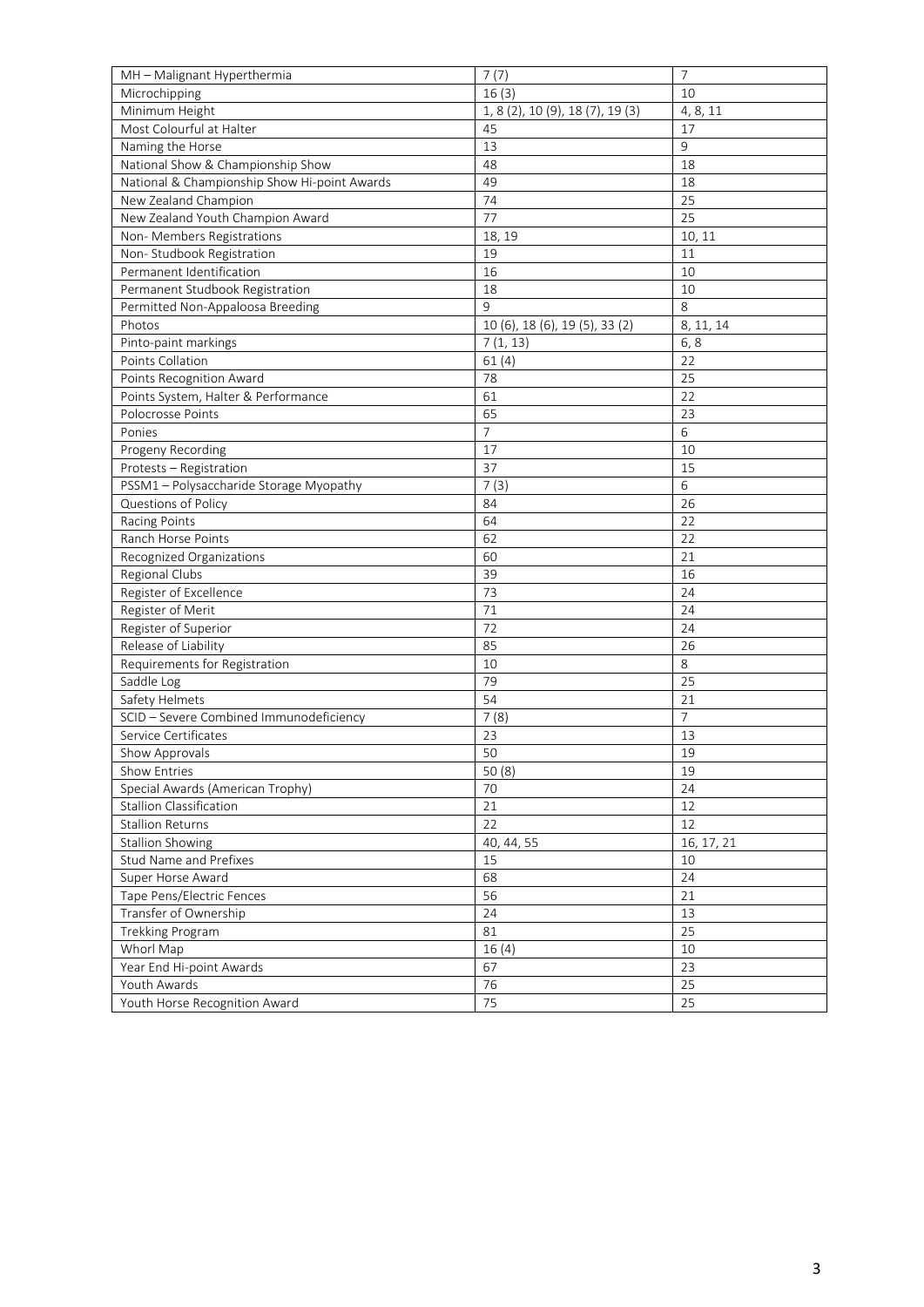## RULES

### **1 APPALOOSA TYPE AND CONFORMATION**

#### *General Appearance*

Symmetrical and smooth; head is straight and lean showing mottled skin about the nostrils and lips; forehead is wide; sclera of eye is white, giving the eye prominence and adding distinctiveness to head appearance; ears are pointed and of medium size; neck shows quality with clean cut throat latch and large windpipe; chest is deep and blends into long, well-muscled, sloping shoulders; wither is prominent and well defined; forearm is well muscled, long, wide and flat with wide, smooth and strongly supported fetlocks; pastern is medium, long and sloping; hooves are striped, rounded deep, open and wide; underline is long with the flank well let down; hips are smoothly covered, being long, wide and muscular, extending to clean, clearly defined, wide, straight hocks.

#### *Forelegs*

Viewed in front, a perpendicular line from the point of the shoulder shall fall upon the center of the knee, cannon, pastern and foot; from the side, a perpendicular line from the center of the elbow joint should fall upon the center of the knee and pastern joints and the back of the foot.

#### *Rear legs*

Viewed from behind, a perpendicular line from the point of the quarters should fall upon the center of the hock, cannon, pastern and foot; from the side a perpendicular line from the hip joint should fall upon the center of the foot and divide the gaskin in the middle, and a perpendicular line from the point of the quarters should run parallel with the line of the cannon.

#### *Weight and Height*

Most Appaloosas range in weight from 430 to 535 kilograms and in height from 14.2 hands (147.5cm) to 15.3 hands (160cm). The minimum height for an Appaloosa is 14 hands (142.5cm) at five years of age. There is no maximum or minimum weight, or maximum height. Weight and height should be in proportion.

#### *Conformation*

Is defined as the parts collectively put together in the proper proportions and dimensions with their correct relations well formed to one another making the whole structure of the horse symmetrical and sound.

#### *Soundness*

A sound horse is free from unsoundness such as impaired vision, parrot mouth, defective hearing, ringbone, sidebone, spavin, thoroughpins, unsoundness in wind and bowed tendons etc. Unsoundness impairs or affects the horse's use.

### *Type*

This is the ideal representation embodying all characteristics such as alertness, distinctiveness and commanding appearance.

### *Action*

Action should be long, brisk, elastic and straight. Faults are rigidity, off balance, plaiting and winging, skipping, lack of precision, interfering, over reaching and lack of reach.

#### *Colour*

The colour patterns and markings are extremely diverse and are found in many sizes and combinations with great variations.

While colour and markings are not primary or determinative factors in judging, it should be borne in mind that where two horses are equal in type, conformation, action and soundness, the award should be made to that particular entry which is more easily recognized as an Appaloosa.

### **2 BREED CHARACTERISTICS**

The Appaloosa horse can have four identifiable characteristics:

1. Coat Pattern: The Leopard Complex Gene is the single gene believed to be responsible for the ability of Appaloosas to produce the full spectrum of coat patterns, from solid to white with spots over entire body. This gene was termed LP for "leopard complex" by Dr. D. Phillip Sponenberg in 1982, and was described as an autosomal, incomplete dominant gene. Horses without the gene (lp/lp) are solid non-characteristic (N), those with two copies of the gene (LP/LP) are homozygous, and those with a single copy of the gene (LP/lp) are heterozygous with phenotypes ranging from solid to white with spots over entire body.

2. Mottled Skin: The Appaloosa horse is the only horse to have this characteristic, and therefore mottled skin is a very basic and decisive indication of an Appaloosa. Mottled skin is different from pink (flesh colored or nonpigmented) skin in that it will normally contain small, round, dark spots (pigmented skin) within its area. It is therefore a speckled pattern of pigmented skin. If a horse has mottled skin, it is apt to be found in the anus region. It normally is seen spreading from the center of the anus to include the surrounding area.

Mottled skin is often found on the udder or sheath (it is not found on the penis). Many breeds of horse will have a few small specks of flesh colored (non-pigmented) skin in this region which again should not be confused with mottled skin. Many Appaloosas will have varying amounts of mottled skin on their muzzle, the mottled skin can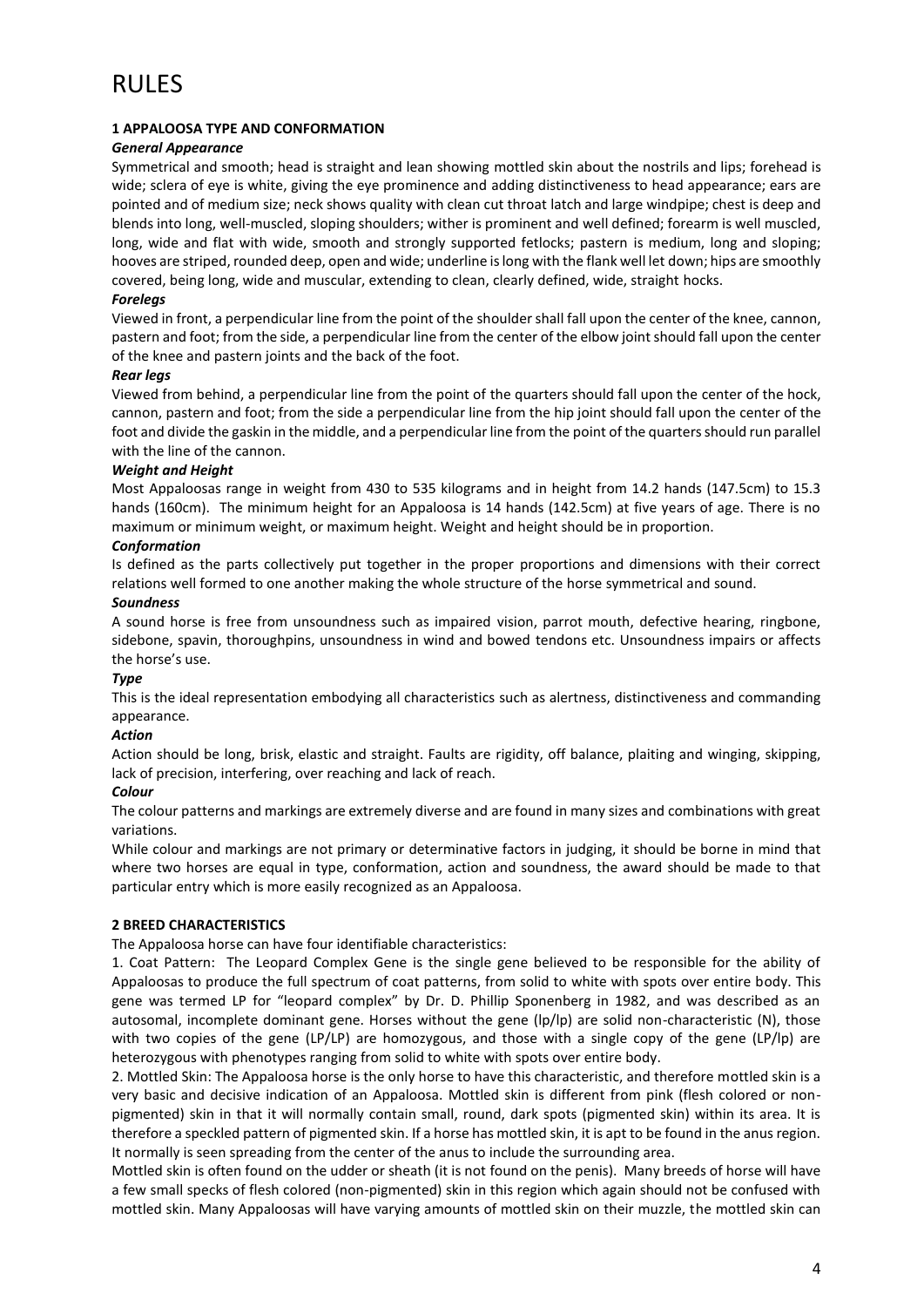extend over both nostrils and around the upper and lower lip regions. All horses have a line on the lips caused by the contrast of pigmented skin and non-pigmented skin. Again, all horses have this, and therefore, a person should not separate the lips for signs of mottled skin.

3. White Sclera: A horse is said to have white sclera when there is white area completely encircling the dark or pigmented iris of the eye. It should be easily seen and should completely encircle the eye. White sclera can be used as a characteristic of an Appaloosa, provided it is not in combination with a bald face. If a horse has a bald face, the Registrar may discount the white sclera.

4. Striped Hooves: Bold and clearly defined vertically light and dark striped hooves on legs that do not have white leg markings.

#### **3 BASE COLOUR**

The dominant color of a horse. It is determined from the body, neck and head area.

BLACK - Body color true black without light areas; mane and tail black.

BROWN - Body color brown or black with light areas at muzzle, eyes, flanks and inside upper legs; mane and tail black.

BAY - Body color ranging from tan, through red, to reddish brown; mane and tail black; usually black on lower legs.

CHESTNUT - Body color varies from light washy yellow to dark liver in color. Never has black mane, tail or legs, but may have black hairs in mane and tail. May also have a flaxen mane and tail but mane and tail are usually the same color as body.

GRULLA - Body color smoky or mouse-colored, (not a mixture of black and white hairs, but with each hair mousecolored); mane and tail black, usually black on lower legs.

DUN - Body color yellowish or gold; mane and tail may be brown, red, yellow or mixed; often has dorsal stripe, zebra stripes on legs and transverse stripe on withers.

BUCKSKIN - Body color yellowish or gold; mane and tail black; black on lower legs; buckskins do not have dorsal stripes.

PALOMINO - Body color a golden yellow, mane and tail white.

SMOKEY CREAM, PERLINO or CREMELLO – These horses have pink skin, blue eyes and ivory hair. Perlinos also have the mane and tail darker than the body. They do not have dorsal stripes. These colors can be difficult to tell apart and may require genetic colour testing to be correctly identified.

ROAN - Body color black, bay, chestnut, with a uniform mixture of white hairs, may have varnish marks.

GRAY - Mixture of white and darker hairs; usually born solid-colored or almost solid-colored and gets light with age. This base colour is not accepted under the rules of Registration of ApHANZ. Refer Rule No. 7 (1 & 2).

#### **4 COLOUR PATTERN**

Appaloosa Coat Patterns are highly variable and there are many that will not fit into specific categories easily. Some horses may have a combination of more than one pattern. Indeed, many horses may appear to change from one pattern to another over their lifetime as their "colour" develops.

1. Few Spot: A White horse with varnish marks around the eyes, chest, flanks, and legs with little or no spotting over the body.

2. Snowcap: Characterized by a white blanket which covers, but is not limited to, the hips and lions and may extend over the shoulders, and has no spots within it.

3. Leopard: A white horse with dark spots that flow across the body. A horse born with a blanket that later extends across the body is known as a near leopard.

4. Blanket with spots: Characterized by a white blanket which covers, but is not limited to, the hips and lions and may extend over the shoulders. Spots within the blanket are normally the same as the horse's base colour.

5. Snowflake: A solid coloured horse with small white spots that run along the back and body of the horse. These horses are often born solid and develop white spots over the course of years typically up to 7-10 years but can be longer.

6. Varnish Roan: Varnish Roans are born with a dark base colour usually with some spotting, and white hairs begin to cover the body as the horse ages often causing spots to blur and fade. Varnish Road is not a result of True Roan or Grey genes.

7. Solid: Refers to a horse that has a base coat such as chestnut or bay etc. and has no contrasting colour in the form of an Appaloosa coat pattern.

8. Colour Contrast: Black or Dark spots on a dark base coat (e.g. chestnut, brown, bay etc.) are not considered contrasting colour unless there is white present.

#### **5 FACE MARKINGS**

White markings on the face of a horse which are used in describing and positively identifying a horse. Some face markings may occur in conjunction with each other e.g. Star and Snip.

1. STAR - Any marking on the forehead.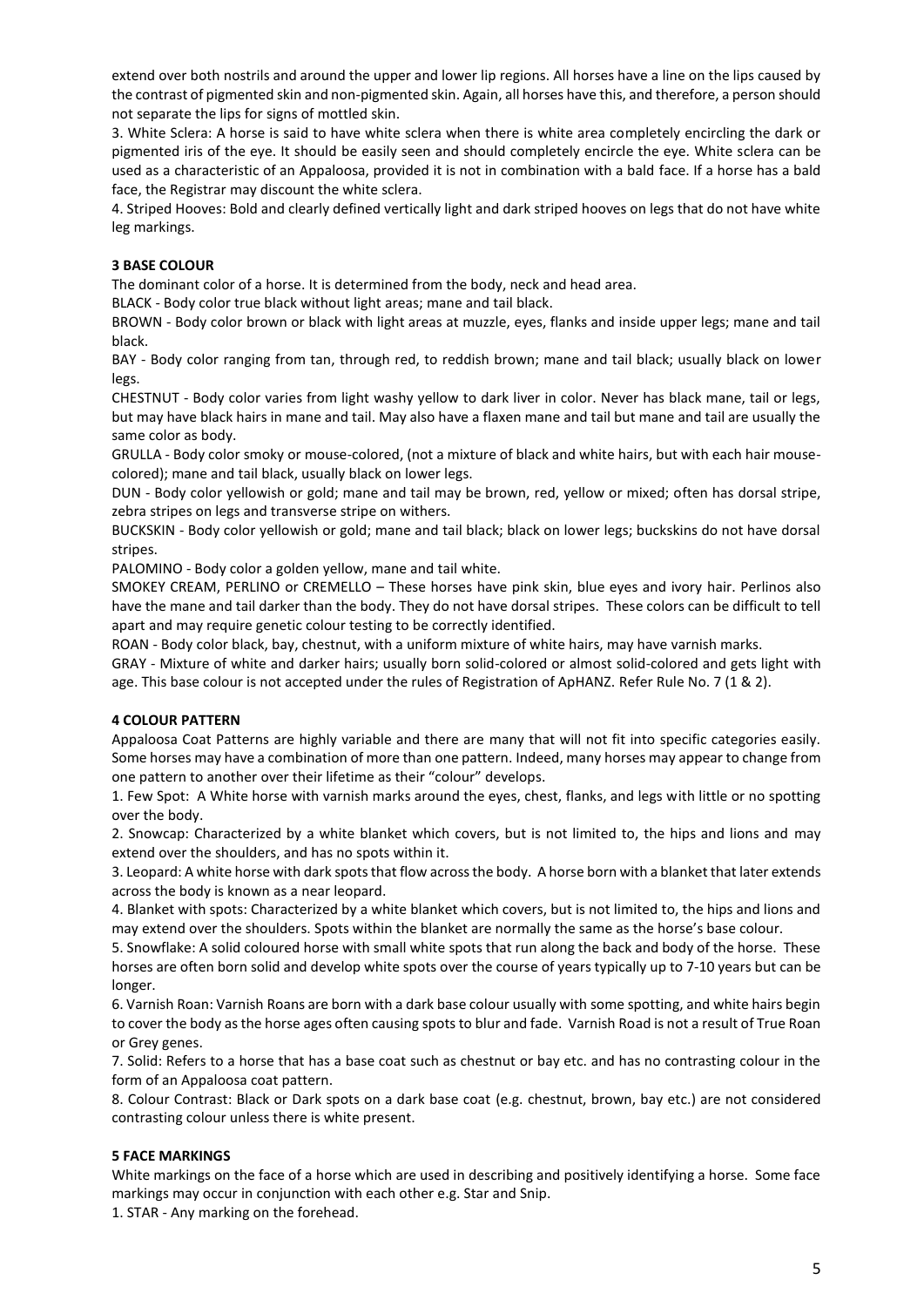2. STRIPE - A vertical marking found below the eye level and above the imaginary horizontal line connecting the top of the nostrils.

3. SNIP - Any mark found below the top of the nostrils.

4. SNIP LOWER LIP - Any marking found on lower lip.

5. STAR AND SNIP - A marking on the forehead with disconnected marking between or below the nostrils.

6. STAR AND STRIPE - A marking on the forehead with a stripe to the nasal peak. The stripe does not have to be an extension of the star.

7. STRIPE AND SNIP - A narrow marking extending vertically, beginning below the eyes and ending just below or between the nostrils.

8. STAR, STRIPE AND SNIP - A marking on the forehead with an extension to between or below the nostrils.

9. BLAZE - A large or wide connected white star, stripe and snip of uniform width.

10. BALD FACE - A very large blaze which can extend outside of the eyes in the forehead and center of face, covering the width of the bridge of the nose and over the entire muzzle.

#### **6 LEG MARKINGS**

White markings on the legs of a horse which are used in describing and identifying a horse.

1. HEEL - A white marking found across the entire heel or simply on one side.

2. CORONET - A white marking from the foot to the first inch above the hoof, extending all the way around the foot to be inclusive of the heel. Also Part Coronet.

3. PASTERN - A white marking that extends from the top of the hoof up to the bottom of the ankle or fetlock joint. Also Half Pastern.

4. FETLOCK - A white marking that extends from the top of the hoof to the top of the fetlock joint.

5. SOCK - A white marking that extends to the midway point of the cannon bone.

6. STOCKING - Any white marking extending from the hoof covering the leg up to or above the knee or hock.

#### **7 DISALLOWED BREEDING**

Horses not accepted as breeding stock for Appaloosa studbook breeding:

1. Breeding to the following types will not be eligible for registration:

Pinto/Paint Grey Ponies Draught Cob

Any breed, except Arab, Thoroughbred or Quarter Horse, is not acceptable for studbook registration of resulting progeny. Progeny resulting from crossing to other breeds may be eligible for registration in the Non-Studbook. Ref Rule No. 19.

2. Greys: No horse will be registered with the ApHANZ unless it is free from grey for at least one generation – parents (Sire & Dam).

3. PSSM1 Carriers: Polysaccharide Storage Myopathy (PSSM1) is a *dominant disorder*, meaning that only one copy of the mutation is required to affect the animal. The condition can cause a genetic form of tying-up with muscle damage and inability to move. The prevalence of this mutation is as much as 8% of the Quarter Horse-related breeds. All Quarter horses used in Appaloosa breeding must produce evidence that they are PSSM1 N/N. *PSSM1 Carriers (having one or two copies) are NOT eligible for registration or breeding*. Refer Rule No. 10(15), 17, 18(14) for the exception to this rule.

4. HYPP carriers: Hyperkalemic Periodic Paralysis is a muscular disease caused by a hereditary genetic defect that leads to uncontrolled muscular twitching or profound muscle weakness. Severe cases may lead to collapse and/or death. According to research, this condition exists in certain descendants of the stallion 'Impressive', an American Quarter horse (AQHA number 0767246).

Because HYPP is *dominant disorder*, meaning only one copy of the mutation is required to affect the animal, the effects of it can also be transposed to other breeds of horses when intermixing occurs. This makes the recognition of this disorder very important in preserving the inherited health of all horses.

All imported horses, semen and embryo donors must be tested for HYPP before leaving their country of origin. Only HYPP Negative/Negative horses will be acceptable for ApHANZ registration. All Quarter horses used in Appaloosa breeding must produce evidence that they are HYPP N/N. *HYPP Carriers (having one or two copies) are NOT eligible for registration or breeding*. Refer Rule No. 10(15), 17, 18(14) for the exception to this rule.

5. HERDA Carriers: Hereditary Equine Regional Dermal Asthenia (HERDA) also known as Hyperelastiosis, is a genetic skin disease, it is characterized by hyperextensible skin, scarring and severe lesions along the back of affected horses. Affected foals rarely show symptoms at birth, the condition typically occurs by the age of two, generally, when the horse is being broken in to saddle. There is no cure, and diagnosed horses are euthanized because they are unable to be ridden and inappropriate for future breeding. 50% of progeny from a HERDA Carrier will have the defective gene passed on. All Quarter horses used in Appaloosa breeding must produce evidence that they are HERDA N/N. Appaloosas who are Affected (Hrd/Hrd) are not eligible for breeding/registration. Appaloosas who are Carriers (Hrd/N) must NOT be bred to another Carrier; the resulting progeny will not be eligible for registration regardless of test results.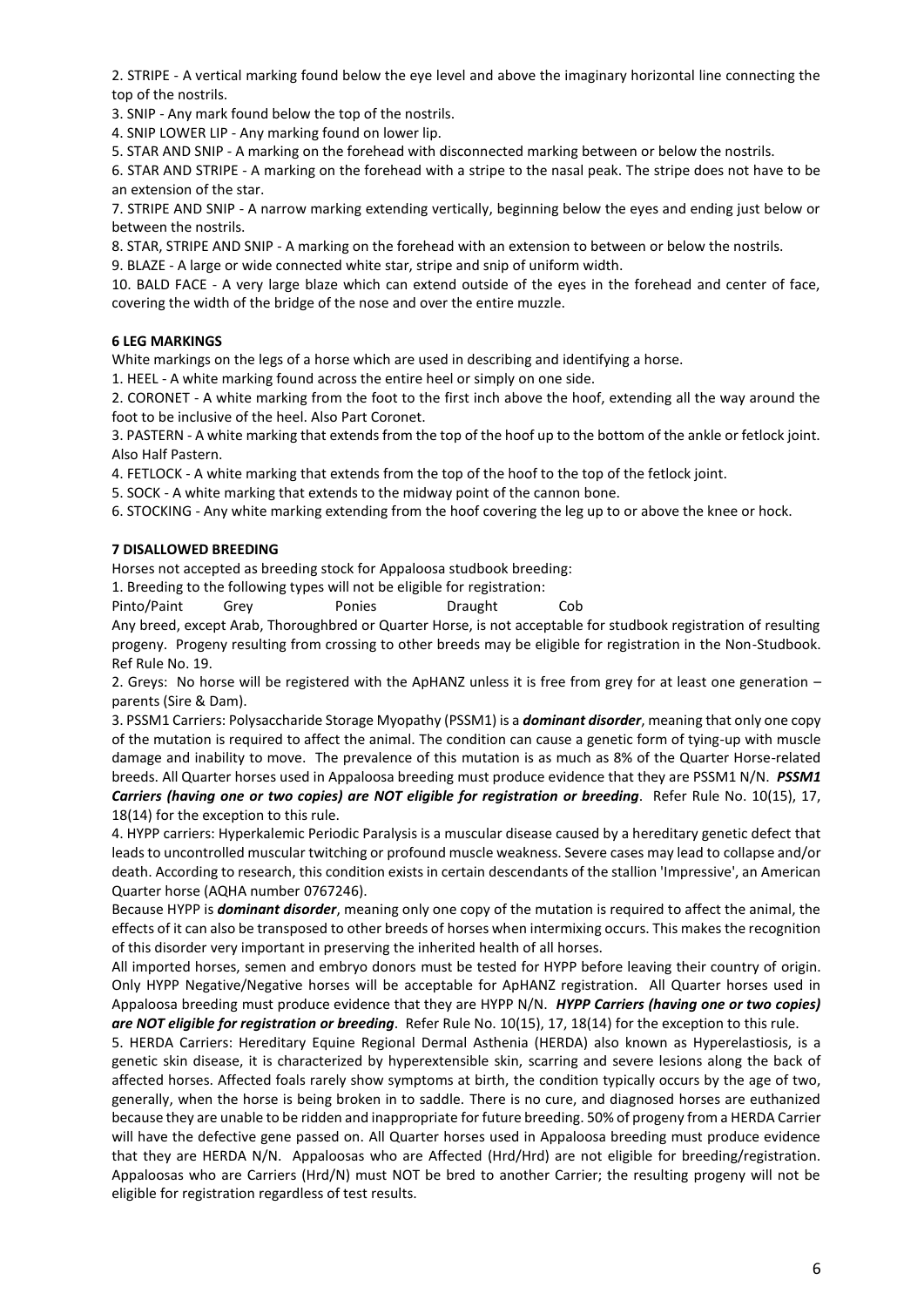6. GBED carriers: Glycogen Branching Enzyme Deficiency (GBED) is a fatal condition caused by the bodies' inability to properly store sugar. This means that the horse will not be able to store enough energy to fuel important organs, such as the muscles and brain. Foals born which are affected by GBED suffer from a range of symptoms. Unfortunately, GBED is always fatal; most affected foals will die before the age of 8 weeks. GBED often causes the fetus to be aborted in utero. Studies show that GBED is carried by as many as 10% of Quarter Horse and related breeds. GBED is an autosomal recessive trait, meaning a foal can only be affected if the foal inherits the disease from both parents. Horses that are carriers of GBED have one copy of the mutation but do not have any symptoms associated with the disorder. This makes DNA testing important to screen for carriers and prevent this fatal condition. 50% of progeny from a GBED Carrier will have the defective gene passed on. All Quarter horses used in Appaloosa breeding must produce evidence that they are GBED N/N. Appaloosas who are Carriers (Gb/N) must NOT be bred to another Carrier; the resulting progeny will not be eligible for registration regardless of test results.

7. MH Carriers: Malignant Hyperthermia or MH is a genetic muscle disorder that affects Quarter Horses and related breeds. Horses with the MH mutation may not show any physical signs of the disorder until triggered by exposure to anesthesia or extreme exercise or stress. Symptoms can include high temperature, increased heart rate, high blood pressure, sweating, acidosis, and muscle rigidity. Symptoms develop rapidly, and if not treated quickly, this condition can be fatal.

MH is a *dominant disorder*, so the disorder can be passed on even if only one parent has the defective gene. The mutation can be present along with [PSSM1](https://www.animalgenetics.us/Equine/Genetic_Disease/PSSM.asp) and if a horse also has PSSM1, the symptoms associated with MH can be more severe. Therefore, testing for both PSSM and MH is required for Quarter Horse breeds. *MH Carriers (having one or two copies) are NOT eligible for registration or breeding*. Refer Rule No. 10(15), 17, 18(14) for the exception to this rule.

8. SCID Carriers: Severe Combined Immunodeficiency Disease (SCID) is an inherited disease seen in pure and partbred Arab horses. Animals with this inherited condition have an enhanced susceptibility to infection and first show signs of disease at between two days and eight weeks of age.

Foals affected by SCID always die from the disorder within the first six months of life. SCID is therefore a distressing condition for the effected animal and the owners or caregivers, and results in financial loss due to dead foals and veterinary expenses.

The disorder is recessive, which means that a horse must have two copies of the defective gene to suffer from the disease. Consequently both the sire and the dam must possess at least one copy of the mutated gene in order for the offspring to be afflicted. Offspring born with one copy of the defective gene and one non-defective copy are considered a carrier and have a 50% chance of passing the defective gene on. All Pure and Part Bred Arab horses used in Appaloosa breeding must produce evidence that they are SCID N/N. 50% of progeny from a SCID Carrier will have the defective gene passed on. All Arab horses used in Appaloosa breeding must produce evidence that they are SCID N/N. Appaloosas who are Carriers (SCID/N) must NOT be bred to another Carrier; the resulting progeny will not be eligible for registration regardless of test results.

9. CA Carriers: Cerebellar Abiotrophy (CA), also referred to as Cerebellar Cortical Abiotrophy (CCA), is a genetic neurological disease known to affect Arabians. In most cases, foals appear normal at birth, and symptoms generally become noticeable after four months.

Horses affected with CA tend to startle easily and often fall. Common symptoms include head tremor, a lack of balance and other neurological issues.

Horses that only carry one copy of the gene may pass it on to their offspring, despite being perfectly healthy themselves and having no symptoms of the disease. Because the disorder is recessive, the allele for CA may pass through multiple generations before it is expressed. CA is sometimes confused with Wobbler's syndrome, Equine Protozoal Myeloencephalitis (EPM) and injury-related problems, such as a concussion. All Pure and Part Bred Arab horses used in Appaloosa breeding must produce evidence that they are CA N/N. 50% of progeny from a CA Carrier will have the defective gene passed on. All Arab horses used in Appaloosa breeding must produce evidence that they are CA N/N. Appaloosas who are Carriers (CA/N) must NOT be bred to another Carrier; the resulting progeny will not be eligible for registration regardless of test results.

10. LFS Carriers: Lavender Foal Syndrome (LFS) also known as Coat color Dilution Lethal (CCDL), is a recessive genetic disorder. Affected foals often have a difficult delivery, problems standing at birth and usually have episodes where they rigidly extend their limbs, neck and back. These episodes tend to resemble a seizure, although the affected foal does not seem normal between episodes. All affected foals are usually euthanized within days or weeks of birth.

Studies show that the prevalence of carriers in the Egyptian Arabian population is around 10%. All Pure and Part Bred Arab horses used in Appaloosa breeding must produce evidence that they are LFS N/N to prevent possible affected foals. 50% of progeny from a LFS Carrier will have the defective gene passed on. All Arab horses used in Appaloosa breeding must produce evidence that they are LFS N/N. Appaloosas who are Carriers (LFS/N) must NOT be bred to another Carrier; the resulting progeny will not be eligible for registration regardless of test results. 11. Cloning: No progeny resulting from the cloning of an Appaloosa will be eligible for registration.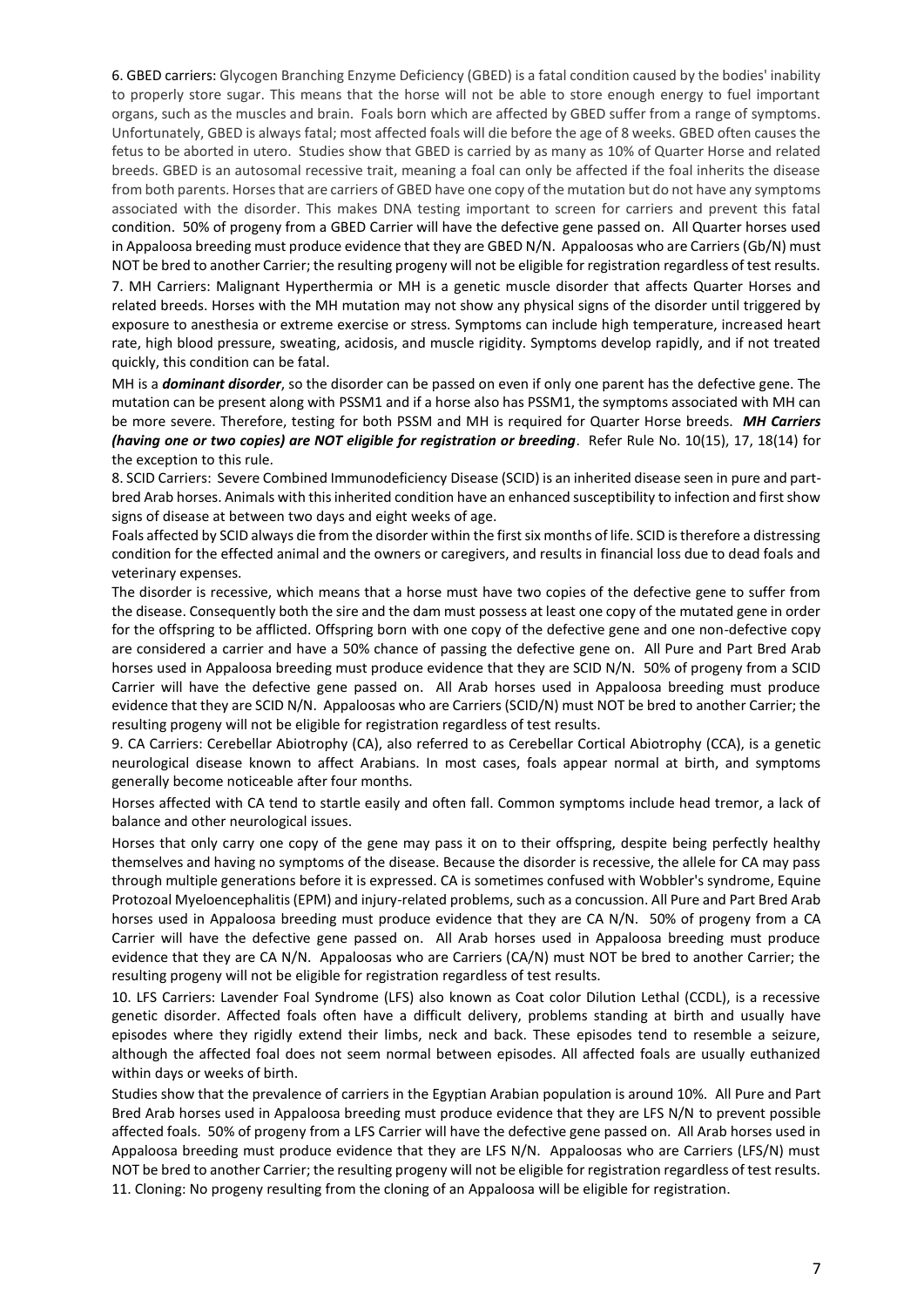12. Knabstrupp: Descendants of Denmark D7 and Crystal Tide D71 have a 'D' prefix for three (3) generations when they are crossed to other Appaloosa bloodlines. From 1st August 2004, new Knabstrupp bloodlines are not acceptable to register with ApHANZ.

13. Excessive White - A horse with white markings with underlying light skin beyond any of the following described lines shall be ineligible for breeding:

a. Continuous leg marking(s) that exceed the top of the forearm(s) or the top of the gaskin(s); and/or

b. White marking(s) on the head exceeding a line around the throatlatch and behind ear(s); and/or

c. White marking(s) on the body, including but not limited to the neck, shoulder, girth, barrel, abdomen, hip, thigh and gaskin that are continuous, uninterrupted, longer than six (6) inches (15.2 cm) and separate from an Appaloosa coat pattern, if an Appaloosa coat pattern is present and visible, and which marking(s) do not blend into the base color of the horse.

#### **8 DISQUALFYING CHARACTERISTICS FOR REGISTRATION**

1. Monorchids and cryptorchids have less than two visible/palpable testicles descended into the scrotum and are ineligible to be registered unless gelded. Refer Rule No. 21

2. The minimum height of an Appaloosa at five (5) years of age is 14hh or 142.5cm. Refer Rule No. 1, 10 (11).

3. Horses with one or two copies of the PSSM1, HYPP and/or MH disorder are not eligible for registration. Horses with two copies of the HERDA and/or CA disorder are not eligible for registration. Refer Rule No. 7.

4. Parrot Mouth - either overshot or undershot being defined as "no complete occlusal contact between the upper and lower central incisors."

5. Excessive White - A horse with white markings with underlying light skin beyond any of the following described lines shall be ineligible for registration with the ApHANZ where one parent is non-Appaloosa:

a. Continuous leg marking(s) that exceed the top of the forearm(s) or the top of the gaskin(s); and/or

b. White marking(s) on the head exceeding a line around the throatlatch and behind ear(s); and/or

c. White marking(s) on the body, including but not limited to the neck, shoulder, girth, barrel, abdomen, hip, thigh and gaskin that are continuous, uninterrupted, longer than six (6) inches (15.2 cm) and separate from an Appaloosa coat pattern, if an Appaloosa coat pattern is present and visible, and which marking(s) do not blend into the base color of the horse.

#### **9 PERMITTED NON-APPALOOSA BREEDING:**

1. Breed societies and Studbooks recognised by ApHANZ are:

a) NZ Thoroughbred Studbook and Non-Studbook.

b) NZ Arab Society – Must be Arab 3 Panel Tested Clear.

c) American Quarter Horse Association NZ – Must be QH 5 Panel Tested Clear

2. The offspring of the Appaloosa and the non-Appaloosa are eligible for registration with ApHANZ if they meet registration requirements. Refer Rule No. 7, 8, 10, 18.

3. Non-Appaloosa stallions bred to Appaloosa mares must be registered with their own Studbook.

4. Appaloosa mares bred to non-Appaloosa stallions must be able to secure a Service Certificate to enable their offspring to be recorded.

5. A Stallion Return fee will be charged for the use of Non-Appaloosa Stallions.

6. Progeny from any other breed, mare or stallion, may be registered in the Non-studbook.

#### **10 REQUIREMENTS FOR REGISTRATION**

1. Applications for registration will only be accepted from financial members of the ApHANZ.

2. Applications for registration must be made on the prescribed form supplied by the Association and all details thereon shall be completed.

3. The application for registration should be fully completed and signed under the eligibility clause that applies to the particular application and submitted with the prescribed fee and required supporting information.

4. To be eligible for entry in the registry, a horse must be the offspring of a Permanent Registered Appaloosa with the ApHANZ.

5. The Association will accept no horse unless a service certificate accompanies the application for registration.

6. 5 photos, Left Side, Right Side, Front and Hind clearly showing all four feet, face markings and all distinguishing features including brands if any, and one photo with the Dam clearly showing dam with foal. Photos no larger than 6"x4" (standard postcard size).

7. Digitally taken photos will be acceptable for registration purposes provided to quality of the finished product is acceptable. Polaroid and laser photographs are not acceptable.

8. All photographs become the property of the ApHANZ for future records. It is in the owner's interest to send good, clear photos.

9. Height: to maintain registration, a horse must measure a minimum of 14.0hh (142.5cm) at five (5) years of age. (Council reserves the right to request an official height certificate or height witnessed by a vet or councilor)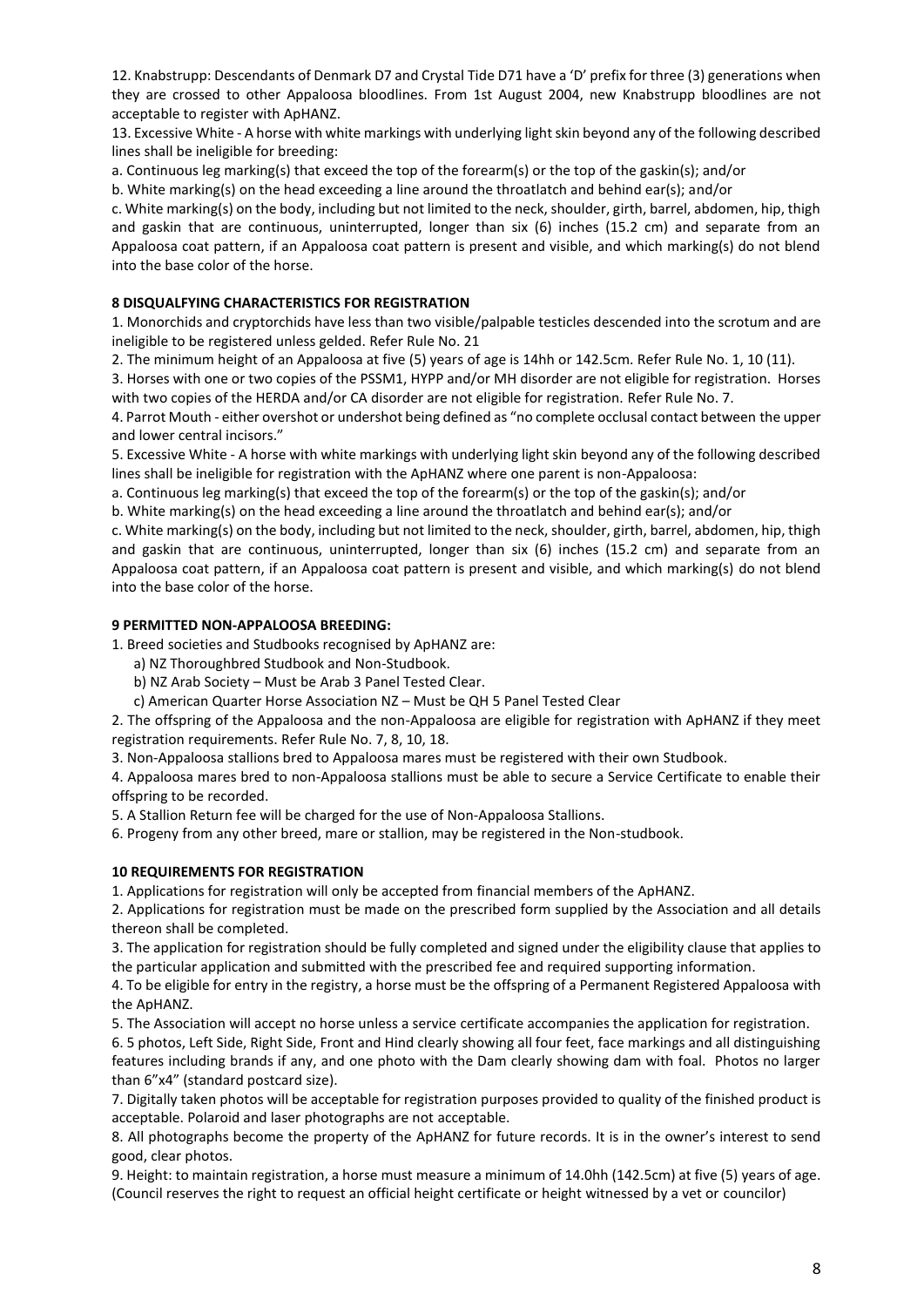10. All colts/stallions, including imported stock, must be classified prior to the start of their first stud season. 5 Panel Testing, DNA Profile & Branding or Whorl Mapping must be completed prior to Classification. Classification and registration fees must be paid in full.

11. All Appaloosa Mares must be Adult registered, 5 Panel Tested and DNA Profiled prior to being bred for the first time.

12. Incomplete forms sent to the Secretary, not completed within three months of notification, will be returned, minus fee and photos.

13. As is the case with constituent membership with more than one owner, it is necessary that one signature appear on all applications, reports, service certificates etc.

14. From 1st August 2019 all progeny born to parents that do not have 5 Panel test results lodged with the ApHANZ office must be 5 panel tested as part of the registration requirements. Test results will be displayed on the registration certificate.

15. Any horse holding a Progeny Recording Certificate will be eligible for Permanent Registration provided they meet the current registration criteria. Where the applicant Progeny Recorded horse does NOT meet the current criteria Council may accept the application on the provision that the registration certificate is marked NOT ELIGIBLE TO BREED, any progeny resulting from that ineligible horse will not be accepted for registration. Horses upgrading from Progeny Recording to Permanent Registration will retain the Registration Number issued upon Progeny Recording.

#### **11 HORSES AGE**

1. The age of all horses shall be calculated as from  $1<sup>st</sup>$  August.

2. A Foal's first year of life will be deemed to commence from 1st August in the year it is born, only if its dam was first covered on or after 1st September in the previous year.

3. If the mare was first covered before 1st September in the previous year, any foal she produces will be deemed to commence its first year of life in the year in which it was conceived.

#### **12 IMPORTED HORSES**

1. To be eligible for entry in the ApHANZ registry, a horse must first be registered in their country of origin and meet ApHANZ registration requirements.

2. All imported stallions must first be entered in the New Zealand registry before their progeny can be accepted for entry.

3. Transfer signed by the secretary of the Society of country of origin must accompany all applications for registration of imported horses.

4. A Photocopy of the horse's overseas papers must accompany this application.

5. Upon Registration, the imported horse is to be entered in the same or equivalent ApHANZ registry in New Zealand as it is overseas.

6. All imported horses must be Branded or DNA & Whorl Mapped as per ApHANZ Rules. Re-branding is not required.

#### **13 NAMING THE HORSE**

1. Names of foals to be recorded are limited to 25 letters, including apostrophes and spaces, except in the case of imported horses whose name will remain the same as in their original registry.

2. Appaloosas must be named when applying for registration. An animal named may not be re-named unless it is found that the name duplicates a previously used name. Note: the Registrar has the right to accept second and third names if necessary.

3. A stud prefix is optional but if used the Prefix must be recorded with the ApHANZ.

4. Duplicate names are allowable if prefixed by another Word or Stud name but not allowed if prefixed by Letters only.

For example:

Dreamtime) acceptable

Another word ….. Jagady Dreamtime) acceptable

Stud name……… Awanui Dreamtime) acceptable

Stud letters……... AGRs Dreamtime) not acceptable

5. If a horse is a New Zealand Champion, the name may never be used again. In all other cases, when the horse has been dead for 20 years, the name may be re-issued.

6. Dual Registration: Horses that are registered with the New Zealand Equestrian Federation and/or the New Zealand Racing Conference and are not able to compete using their registered Appaloosa names may have their Appaloosa papers endorsed with their Competition names and NZ Equestrian Federation and/or NZ Thoroughbred Racing Inc. numbers. Both names must appear on any correspondence and points forms.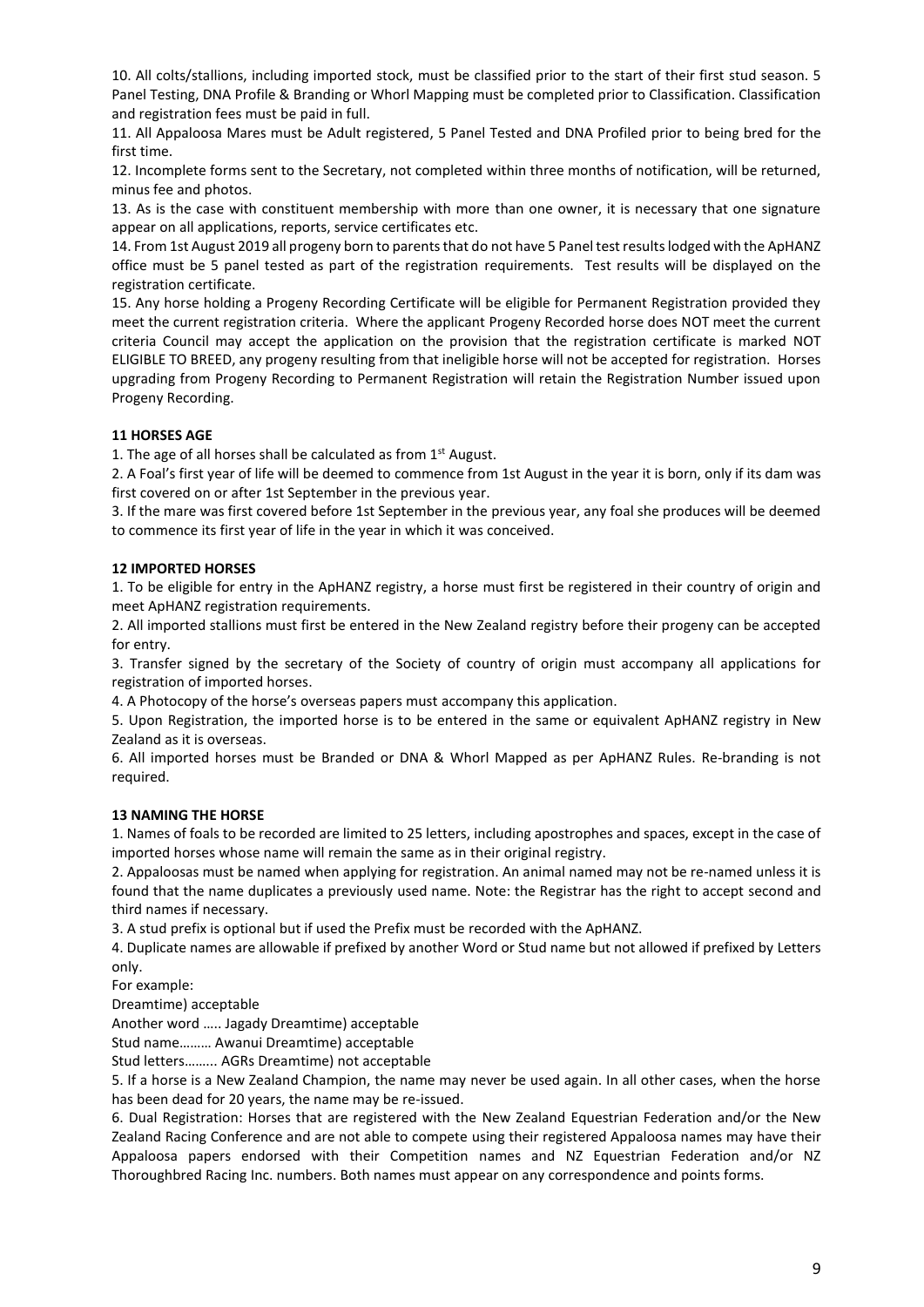#### **14 CHANGE OF NAME**

Changing a horse's registered name is not permissible under these rules.

#### **15 STUD NAMES AND PREFIXES**

Stud Prefixes are optional but if one is used, ApHANZ must be notified. Stud prefixes may be used as full names or in an abbreviated form but not both.

#### **16 PERMANENT IDENTIFICATION**

*1. DNA: Studbook - Required, Non-Studbook - Optional*

a. DNA Profile: All horses must submit a copy of their DNA Profile test with their registration.

b. Parentage Verification: All horses must also include DNA Parentage Verification, verifying each living known parent. *If parentage cannot be genetically verified council will advise the applicant as to how to proceed.*

c. Approved Laboratories: Animal Genetics (USA), [www.animalgenetics.us](http://www.animalgenetics.us/)

Equine Parentage and Animal Genetic Services Centre – Massey University, www.massey.ac.nz

d. The horse's registration papers must be produced at all shows for Identification purposes.

e. From 1st August 2016 the ApHANZ Stallion classification form will include the tests – DNA for genetic identification and 5 Panel testing as mandatory. EVA testing is no longer required except for imported stallions, which must be EVA tested, 5 Panel tested & DNA tested and comply with ApHANZ registration rules.

#### *2. BRANDING - Optional*

a. Horses may be Fire or Freeze Banded.

b. If a horse is branded, that information must be included with the registration application, or supplied in addition to an existing registration.

c. Any horse branded, must be branded as a Thoroughbred:

Near shoulder – Breeders/owners or veterinarian brand;

Off shoulder – distinguishing numerals consisting of the reference number over the last figure of the season of foaling.

E.g. 1/7 for the first foal of the 1997 year, 2/8 for the second foal of the 1998 season.

Foals born between 1st August 1995 and 31st July 1996 would carry the season figure of 5 as they are regarded as having foaled in the 1995 season. (Above dates are only used as examples.)

d. To avoid duplication, all brands must be registered with the New Zealand Thoroughbred Breeders Association, ph. 09) 5252428, [www.nzthoroughbred.co.nz.](http://www.nzthoroughbred.co.nz/) Information on the size the fire or freeze branding irons must conform to may be obtained from the above contact.

#### *3. MICROCHIPPING – Optional*

a. Microchipping must be carried out by a Veterinarian.

b. If a horse is microchipped, that information and the Veterinary microchipping certificate should be included with the registration application, or can be supplied in addition to an existing registration.

*4. WHORL MAPING - Optional*

a. Whorl Mapping should be carried out by a Veterinarian if you are unsure of how to do this correctly.

b. If a horse is Whorl Mapped, a copy of that Whorl Map should be included with the registration application, or can be supplied in addition to an existing registration.

#### **17 PROGENY RECORDING**

- 1. Progeny Recording Certificates are only valid up until the horse is Two years of age. When the horse turns Two, in accordance with Rule No. 11, the Progeny Recording Certificate will become invalid and the horse will have to be Permanent Registered to continue receiving the benefits of registration.
- 2. As of 1 October 2019, the two stage registration (Progeny Recording Adult Registration) is replaced with the one step Permanent Registration.
- 3. Any Progeny Recorded horse of any age can upgrade to Permanent Registration by making an application in accordance with the current rules.
- 4. Where the applicant Progeny Recorded horse does NOT meet the current criteria Council may accept the application on the provision that the registration certificate is marked NOT ELIGIBLE TO BREED. Any progeny resulting from that ineligible horse will not be accepted for registration.
- 5. Horses upgrading from Progeny Recording to Permanent Registration will retain the Registration Number issued upon Progeny Recording.

#### **18 PERMANENT STUDBOOK REGISTRATION**

1. Permanent Registration Forms can be downloaded from the websit[e www.appalooaassn.co.nz](http://www.appalooaassn.co.nz/) or requested from the office.

2. Complete all sections including the Pedigree on the back.

3. Stallion service certificates (Pink slips) must accompany all Permanent Registration Applications.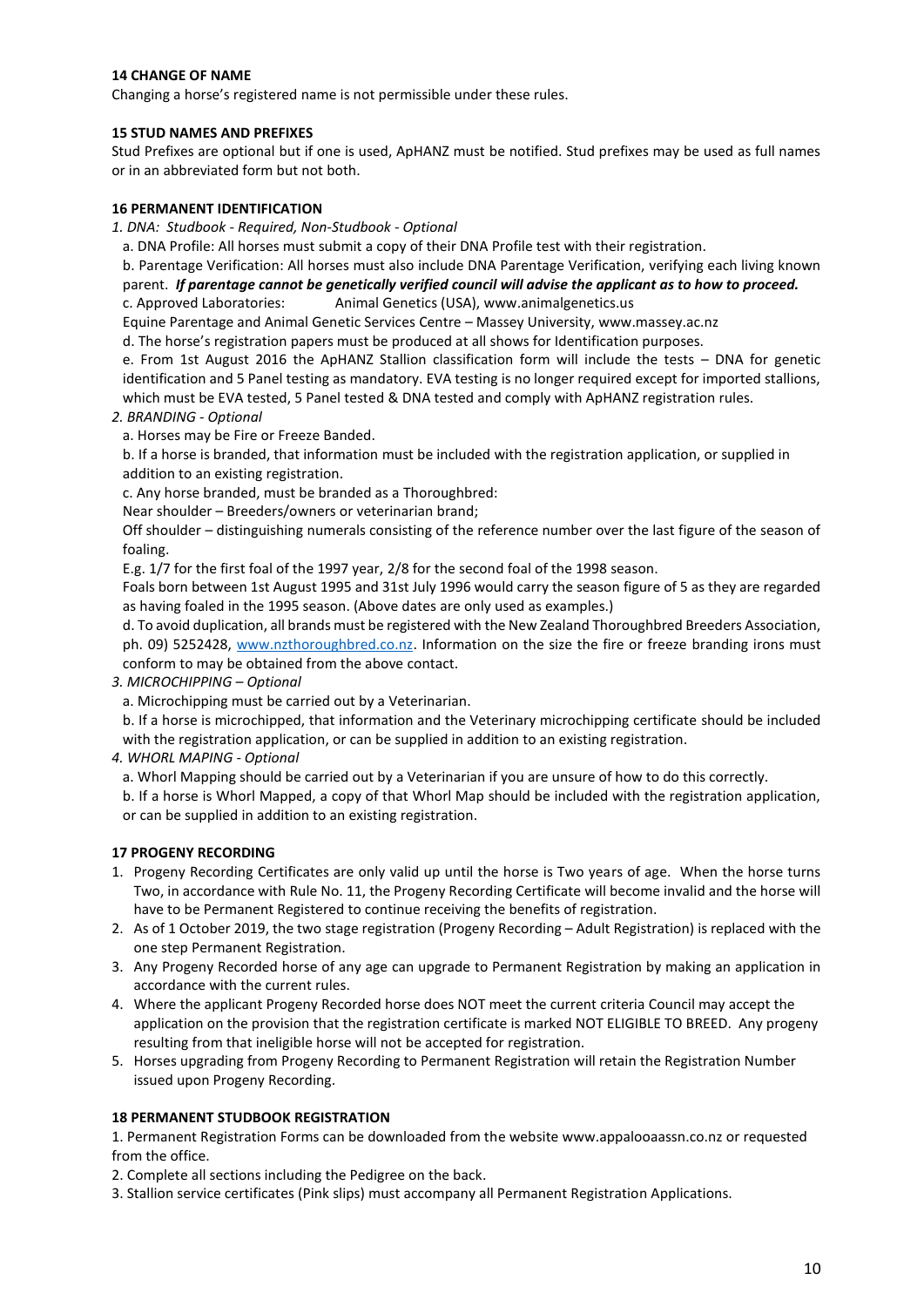4. All Permanent Registration Applications which include an outcross to Quarter Horse, Thoroughbred or Arab must be accompanied by a photocopy of registration papers, and a full pedigree, including coat colour, DNA Profile for parentage verification, copy of Arab 3 Panel test or Quarter Horse 5 Panel test as required.

5. Genetic Test for applicant horse must include DNA Profile including Parentage Verification, and 5 Panel Test unless clear by parentage (parents 5 Panel test results must be on file with ApHANZ or they will be required as part of the registration application). If a parent is Arab then Arab 3 Panel Test results will also be required unless clear by parentage (Arab parents 3 Panel test results will be required as part of the registration application). Genetic Test Results for 5 and 3 Panel will be recorded on the Permanent Registration Certificate.

6. 5 photos, Left Side, Right Side, Front and Hind clearly showing all four feet, face markings and all distinguishing features including brands if any, and one photo with the Dam clearly showing dam with foal. Photos no larger than 6"x4" (standard postcard size).

7. The minimum height of the Appaloosa at five (5) years of age is 14.0hh or 142.5cm. Failure to meet this requirement may result in de-registration.

8. All horses must be Permanent Registered before being shown in ApHANZ approved classes or shows.

9. All Mares must be Permanent Registered before Breeding.

10. All Colts/Stallions with Permanent Registration are not eligible for breeding until their Stallion Classification Application has been accepted. When a Stallion becomes Classified this status will be marked on the Permanent Registration Certificate.

11. If a horse is registered with the NZ Racing Conference, the RC names and numbers are to be quoted.

12. All Permanent Registrations must be done by a financial member of ApHANZ.

13. All newly registered horses with the registration number 4782 or higher will be registered under the 1-step Permanent Registration system. All horses with the registration number 3040 or higher will retain their number for life.

14. Any horse holding a Progeny Recording Certificate will be eligible for Permanent Registration provided they meet the current registration criteria. Where the applicant Progeny Recorded horse does NOT meet the current criteria Council may accept the application on the provision that the registration certificate is marked NOT ELIGIBLE TO BREED, any progeny resulting from that ineligible horse will not be accepted for registration. Horses upgrading from Progeny Recording to Permanent Registration will retain the Registration Number issued upon Progeny Recording. Refer Rule No. 17

15. Any horse Permanent (Adult) Registered prior to 1 October 2019 is recognized as being Permanently Registered.

#### **19 NON- STUDBOOK REGISTRATION**

This registry enables horses who are easily identifiable as having Appaloosa breeding by characteristics, coat colour or verified parentage through DNA or service certificate, but are ineligible to be registered in the ApHANZ studbook under these rules. This is not a breeding registry.

2. All Horses will have the Letters NS proceeding their number, e.g. NS100015

*3. HORSES ELIGIBLE FOR REGISTRATION*

- a) From August 1st 2016 the Non-Studbook registry will only accept mares and geldings for registration.
- b) Minimum age for registration is 2 years of age.
- c) Minimum Height for registration is 14hh (142.5cm)
- d) Any breed outcross is acceptable
- e) Any base colour is acceptable

*4. HORSES NOT ELIGIBLE FOR REGISTRATION*

- a) Pinto-paint type Markings: Appaloosa Bred horses showing Pinto or paint-like markings(excessive white) Refer Rule No. 7(13), are not acceptable to the Non-Studbook registry.
- b) Genetic Disorders: Carriers of genetic disorders as described in Rule No. 7 will not be eligible for Non-Studbook registration in accordance with Rule No. 8 (3).
- c) Cloning: No progeny resulting from the cloning will be eligible for Non-Studbook registration.
- d) Embryo Transfer: No progeny resulting from second or subsequent embryo transfers from the same donor mare will be eligible for Non-Studbook registration.

*5. REQUIREMENTS FOR REGISTRATION*

- a) Applications must be made on the prescribed form available on the website or on request from the office, and the application must be completed as fully as possible, and signed and dated.
- b) All registrations require four recent close-up colour photographs approximately 4" x 6" (postcard size), two of each side of the horse clearly showing the face and leg markings to accompany the application. Digitally taken photos will be acceptable for registration purposes provided to quality of the finished product is acceptable. Polaroid and laser photographs are not acceptable. All photographs become the property of the Appaloosa Non-Studbook Registry for future records. It is in the owner's interest to send good, clear photos.
- c) Incomplete application sent to the Office, not completed within three months of notification, will be returned, minus fee and photos.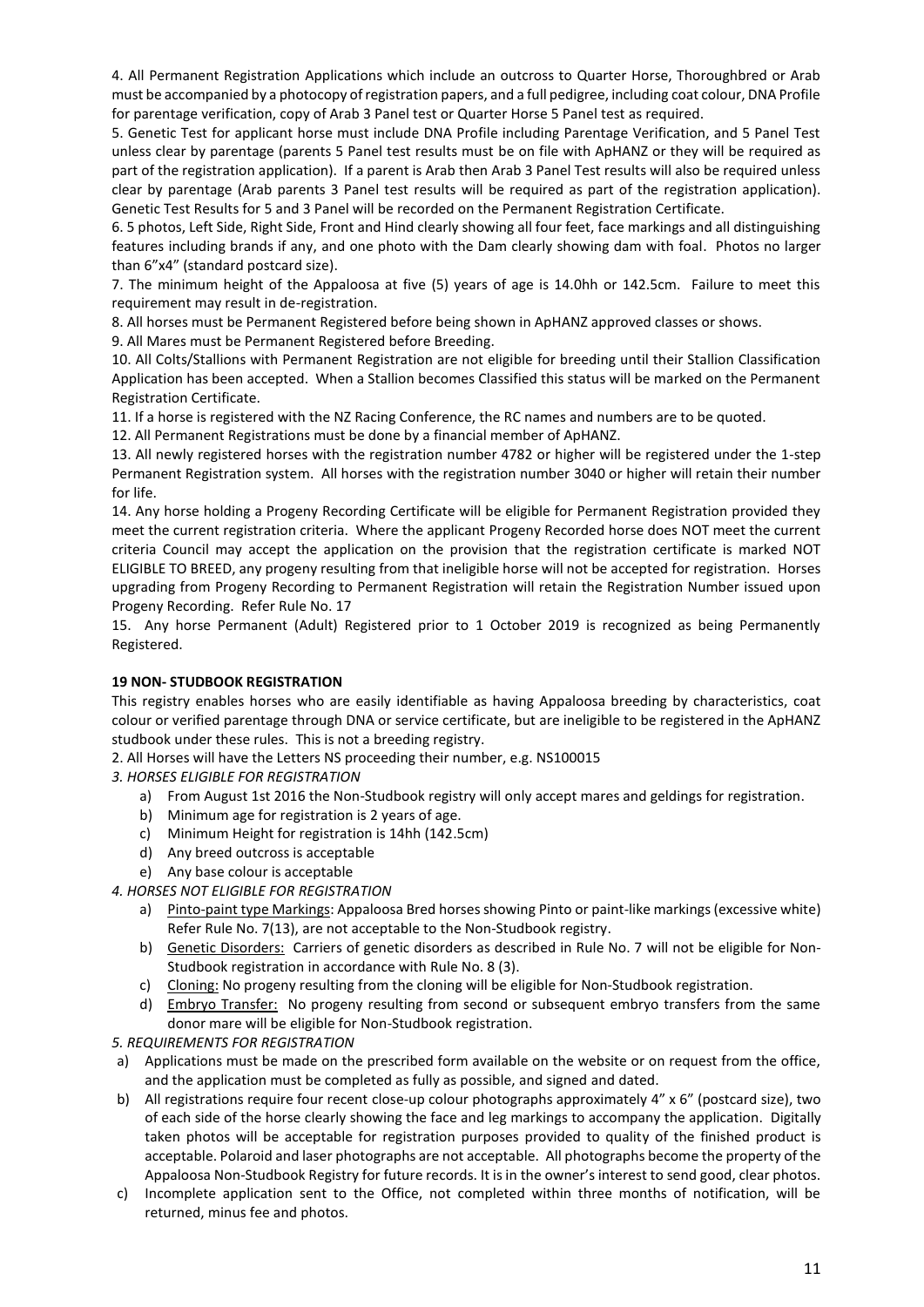- d) All Horses registered in the Non Appaloosa Studbook will not be eligible to be included in the ApHANZ Studbook, unless future verification of breeding or eligibility can be proven beyond doubt.
- e) All fees must be paid in full before the registration certificates are to be issued to the Horse Owner.
- f) If a horse is registered with the NZ Racing Conference, the RC names and numbers are to be quoted.
- g) Details of any permanent identification methods used must be included with the application i.e. Branding, Whorl Map, DNA, Microchip. Refer Rule No. 16
- h) The fee of \$90 be paid for the registration of the Horse in the Appaloosa Non Studbook registration, if the owner of the horse is not a financial member of ApHANZ, or \$60 for the registration of the horse if the owner is a full financial member of ApHANZ.

#### *6. SHOWING POINTS*

- a) Points will be awarded in Open Competition in all Disciplines.
- b) Appaloosa Horses that are Non-Studbook Registered are in not eligible to enter Breed Only Classes or a Closed Appaloosa Assn Halter Shows, unless there are special classes are scheduled for the Appaloosa Non-Studbook Registered horses.
- c) Points books will be supplied on application and a small collating fee will be charged.
- d) Points Certificate and or Prizes will be awarded at the end of the season subject to the Points books being filled with the ApHANZ by the  $31<sup>st</sup>$  July annually.

#### **20 INTERNATIONAL REGISTRATION INCENTIVE PROGRAM WITH THE APPALOOSA HORSE CLUB**

The Appaloosa Horse Club of the USA International Registration Incentive Program ("IRIP"), in effect beginning in 2008, provides that a horse registered with an ApHC-approved national or multinational Appaloosa registry that meets all program requirements as set forth in ApHC rules is eligible for an IRIP Certificate of Registration. Horses registered in IRIP are issued identification numbers that run consecutively with ApHC registration numbers and are classified as an "I#" or "IN" depending upon whether, regular required characteristics are present or not, respectively. Horses registered in IRIP are ineligible to participate in ApHC-approved or –sponsored events. Horses registered in IRIP are approved for crossbreeding in accordance with ApHC registration requirements.

Please refer to the Appaloosa Horse Club Official Handbook for further information on this, www.appaloosa.com.

#### **21 STALLION CLASSIFICATION**

1. This is by Veterinary inspection; the classification form is available on the ApHANZ website.

2. The Classification form must be completed by a Vet, signed and returned to the Association accompanied by a recent photo of the horse, also signed and dated by the Vet.

3. Monorchids and Cryptorchids have less than two visible/palpable testicles descended into the scrotum and are ineligible to be classified as breeding Stallions.

4. EVA Test. The Ministry of Agriculture requires all imported Stallions to be tested for Equine Viral Arteritis. This is a blood test conducted by a Vet.

5. Horses that fail classification must apply to Council for approval to re-apply for classification.

6. From 1st August 2016 DNA Profile for genetic identification and 5 panel testing for genetic disease is mandatory for Stallion Classification.

7. Criteria for Listed Classified Stallions:

Completed Stallion Classification with prescribed fees paid in full

DNA Profile on File with ApHANZ

5 Panel Test on file with ApHANZ

Stallion Returns Filed up to date

Owned or leased by a current financial Member

#### **22 STALLION RETURNS**

1. Owners of registered and classified Appaloosa stallions must file a Stallion Breeding Return prior to May 1st of each breeding year.

2. No Stallion Returns will be accepted unless the stallion is registered and classified with ApHANZ and the owner is a financial Member.

3. Stallion Return Form is available on the website.

- 4. The Return records information on all the mares served by the stallion.
- 5. All mares served must be included on the report whether in foal or not.
- 6. A separate return must be filled in for each stallion for the year.
- 7. All stallion Returns not filed by May 1st each year may incur a penalty fee.

8. Until a Return is filed, the resultant foals cannot be registered.

9. Northern Hemisphere breeding's will be filed on a separate Stallion Return.

10. Any Stallion whose owner fails to file a Stallion Return by the end of May will be removed from the current seasons Listed Classified Stallions until the Return and fees are received.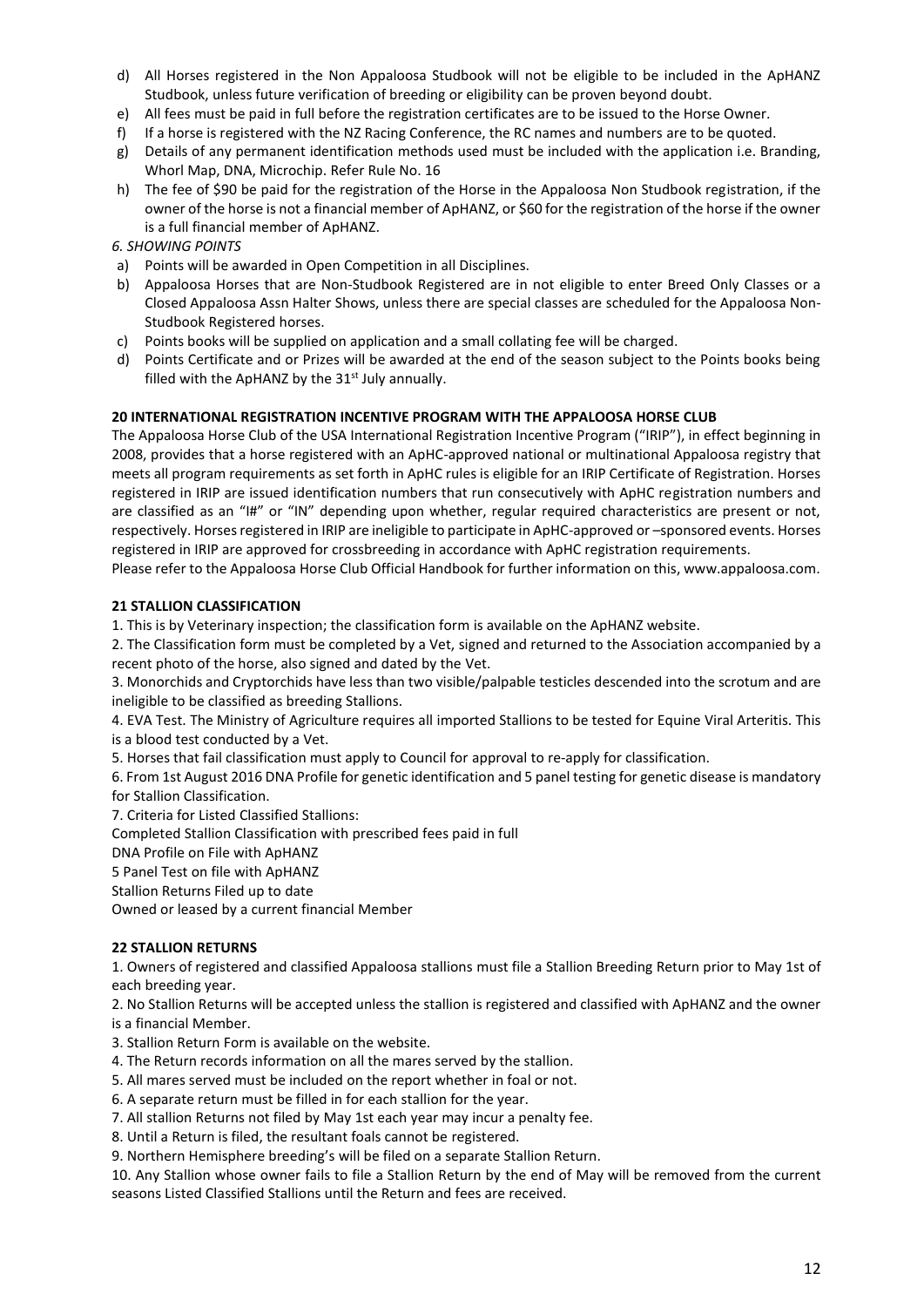#### **23 SERVICE CERTIFICATES**

1. Owners of registered and classified Appaloosa stallions used for breeding purposes will be issued with a Service Certificate book, upon payment of the appropriate fee to ApHANZ Office. The triplicate form records information regarding the serving of the mare by the stallion.

2. Registered Appaloosa mares bred to registered Appaloosa stallions require a Service Certificate.

3. All Mares served by a Registered Appaloosa Stallion require a Service Certificate.

4. Mares belonging to the Stallion Owner also require a Service Certificate.

5. The Service Certificate copies are distributed as follows:

a. The yellow copy is sent with the Stallion Return to the ApHANZ Office

b. The pink copy is given to the Mare owner, usually upon payment of the service fee.

c. The white copy is left in the book as the Stallion owner's record.

6. Mare Owners: When a mare is certified in foal, the stallion owner, on payment of the service fee, will issue a pink Service Certificate. The pink Service certificate must accompany the resulting foals' application for registration where it will be checked with the Stallion Return.

7. ApHANZ will not accept a foal unless a service certificate accompanies the application for registration.

#### **24 TRANSFER OF OWNERSHIP**

1. When an animal is sold, it is the responsibility of the Seller to affect the Transfer and pay the fee.

2. Transfer forms are available on the ApHANZ website and must be filled out complete with the horses name, sex, registration number, date of sale and the new owner's full name and address.

3. The Transfer must be submitted within 30 days of the sale.

4. The Registration Card and fee must accompany the Transfer. The Secretary or Registrar will sign the Change of ownership on the Registration Card. Refer Rule No. 33

5. It is important that all Transfers be recorded with ApHANZ as the Association is not able to accept any Service certificates or Stallion returns from any person who is not recorded as the owner of the stallion. Any subsequent foals will not be able to be registered as being sired by that stallion.

#### **25 LEASE**

The lessor shall send ApHANZ a completed Lease of Horse Application, with the prescribed fee, authorizing the lessee to sign all breeding certificates, stallion reports etc. as indicated on the form. This will be attached to the registration form in the office files. This also applies to mares and geldings. The horse is classed as being leased and can be shown by the lease if permitted on the lease form, and all points gained by the rider or horse go to the leasee during the period of the lease.

#### **26 5 PANEL TESTING**

1. From 1st August 2016 the ApHANZ Stallion classification form with include the tests – DNA for genetic identification and 5 Panel testing as mandatory. EVA testing is no longer required except for imported stallions, which must be EVA tested 5 Panel tested & DNA done and comply with ApHANZ registration rules.

2. From the commencement of the 2016 breeding season, all classified stallions must be 5 panel tested and certification held in the ApHANZ office.

3. All Overseas Stallions providing imported semen must be EVA tested, 5 panel tested, DNA and must comply with ApHANZ registration rules.

4. From 1st August 2018 and subsequent breeding seasons, all mares bred must be 5 panel tested and certification to be held in the ApHANZ office.

5. After 1st August 2019 any progeny born to untested parents must be 5 panel tested as part of the registration requirements.

6. Test results will be displayed on the registration certificate and Stud Book.

#### **27 ARTIFICIAL INSEMINATION**

1. Artificial Insemination is allowed, using transported semen, fresh, chilled or frozen.

2. Stallions must be DNA typed at the start of the first breeding season if Artificial Insemination is to be used. Mares must be DNA typed prior to the birth of the first foal conceived by Artificial Insemination.

3. All foals born must be DNA typed before registration to verify parentage. The foal owner will provide verification of parentage with the application.

4. A qualified Veterinarian or certified AI Technician must carry out all procedures.

5. Imported semen will be allowed if all ApHANZ registration and Artificial Insemination rules are complied with.

6. An AI form is available from the Office. A properly completed Stallion Return must be filed with ApHANZ clearly showing the mare was Artificially Inseminated.

7. If a stallion dies or is gelded any stored frozen semen may be used indefinitely.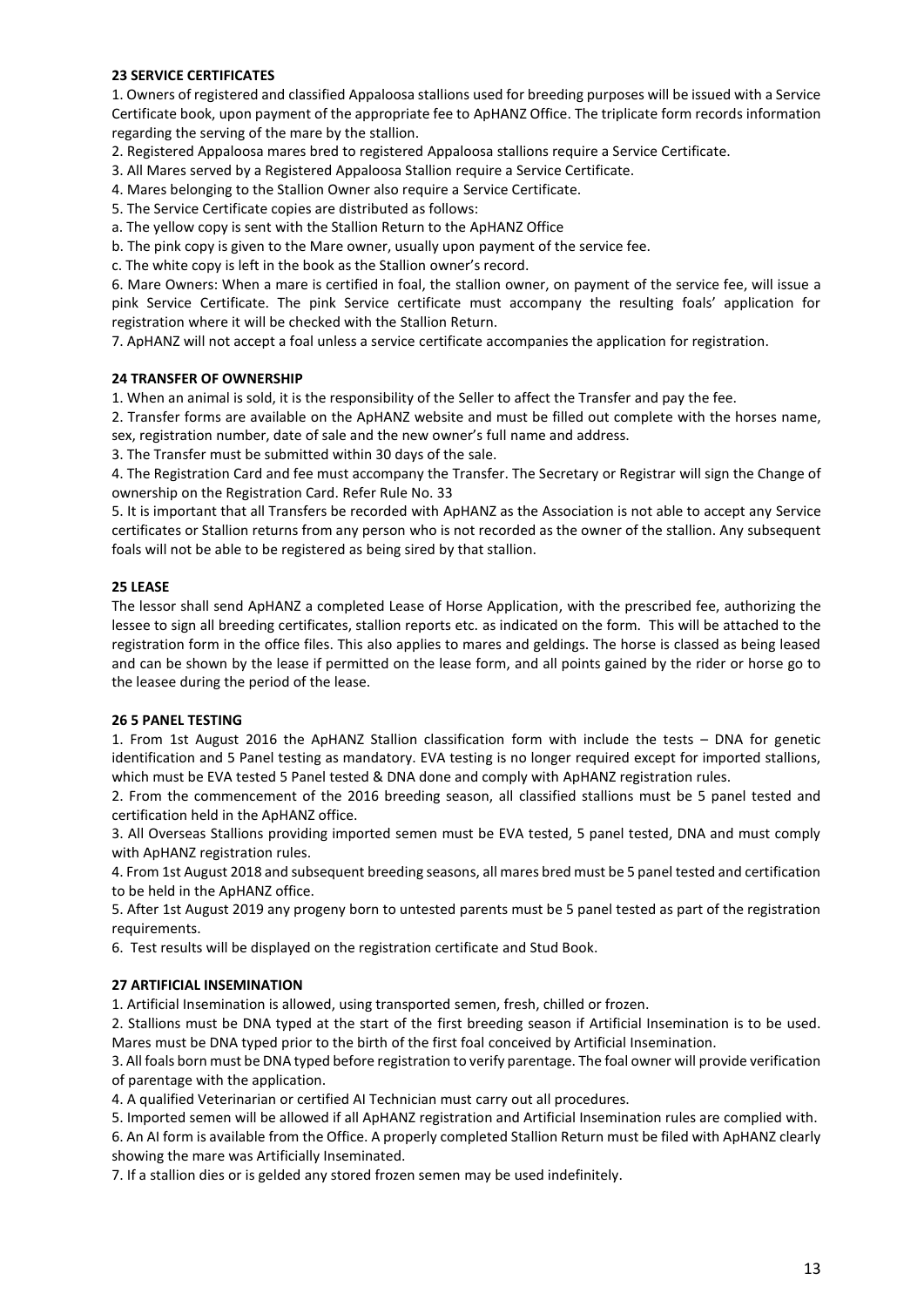#### **28 EMBRYO TRANSFER**

1. From the date an embryo is transferred to a recipient mare, until its birth, only one embryo may be transferred from the Appaloosa donor mare, providing that transfer is successful. Should the transfer prove unsuccessful for any cause, another embryo may then be transferred from the donor mare. This cycle may be repeated, however no more than one (1) recipient mare may be in foal at any one time from one Appaloosa donor mare

2. In regard to a horse foaled by a mare which is not its genetic dam, but transferred to her by embryo transfer technique, only one genetic offspring a year shall be eligible for registration unless both foals are the result of the fertilization of one ovum and both foals are carried by one recipient mare following a single implantation.

3. In addition to other ApHANZ registration rules, the offspring shall not be eligible for registration unless the following requirements are met:

a) The donor mare must be registered with ApHANZ

b) The foal, donor mare and sire must have their pedigrees verified by DNA testing.

c) The results of the DNA tests must be on file with ApHANZ no later than the time of breeding.

d) A fully qualified Veterinarian must carry out all procedures.

e) The foal's pedigree may be subject to other such testing, as the ApHANZ deems necessary.

f) The burden of verifying true parentage is on the registration applicant's.

4. When embryo transfer produces a foal, that fact will be recorded on the foal's Certificate of Registration.

5. Applications for progeny recording must include a photo of the donor mare as well as the recipient mare and foal.

#### **29 IMPORTED SEMEN**

When using imported semen, overseas stallions must be EVA tested, 5 panel tested, DNA tested and comply with ApHANZ registration rules.

#### **30 HARDSHIP REGISTRATION**

Any horse that does not meet the Stud Book registration criteria may be registered in the Non-Studbook in accordance with the rules for Non-Studbook registration.

#### **31 NOTIFICATION OF GELDING**

1. ApHANZ must be advised within 30 days of the gelding of a registered colt or stallion. The Registration Certificate must be forwarded to the ApHANZ Office with a letter certifying gelding from a Veterinarian so that the certificate may be endorsed. No fee will be charged.

2. ApHANZ must be advised within 30 days of the gelding of a Classified stallion. The Registration Certificate, letter certifying gelding, four current photographs and the fee should be forwarded to the Office. A new certificate will be issued.

#### **32 NOTIFICATION OF DEATH**

Please notify the office of the passing of your horse as soon as possible, this will be recorded in the studbook.

#### **33 DUPLICATE CERTIFICATES**

ApHANZ may issue a duplicate certificate of registration provided that:

1. The owner or lessee makes application for such certificate and furnishes a statutory declaration giving details of the circumstances surrounding the loss of the original certificate.

2. Four clear photographs Left Side, Right Side, Front and Hind clearly showing all four feet, face markings and all distinguishing features including brands if any. Photos no larger than 6"x4" (standard postcard size).

3. The required fee is paid.

4. The replacement certificate will be marked DUPLICATE.

#### **34 DE-REGISTRATION**

1. Any horse not attaining 14hh (142.5cm) in height at 5 years of age shall be de-registered.

2. Any horse who fails to comply with (any updated) registration requirements as they fall due will have their registration suspended until such time as they become compliant.

#### **35 FRAUDULENT PRACTICES**

1. No person shall misrepresent an Appaloosa's progeny recording, adult registration or studbook grade status.

2. No member shall issue, sell, exchange, give away or receive any false Certificates, representing a genuine Certificate issued by ApHANZ.

3. No change or alteration to any ApHANZ Certificate shall be made, except by ApHANZ or its official representative.

4. All information furnished to the Association with respect to any horse must be true and correct to the best of the knowledge and belief of the informant.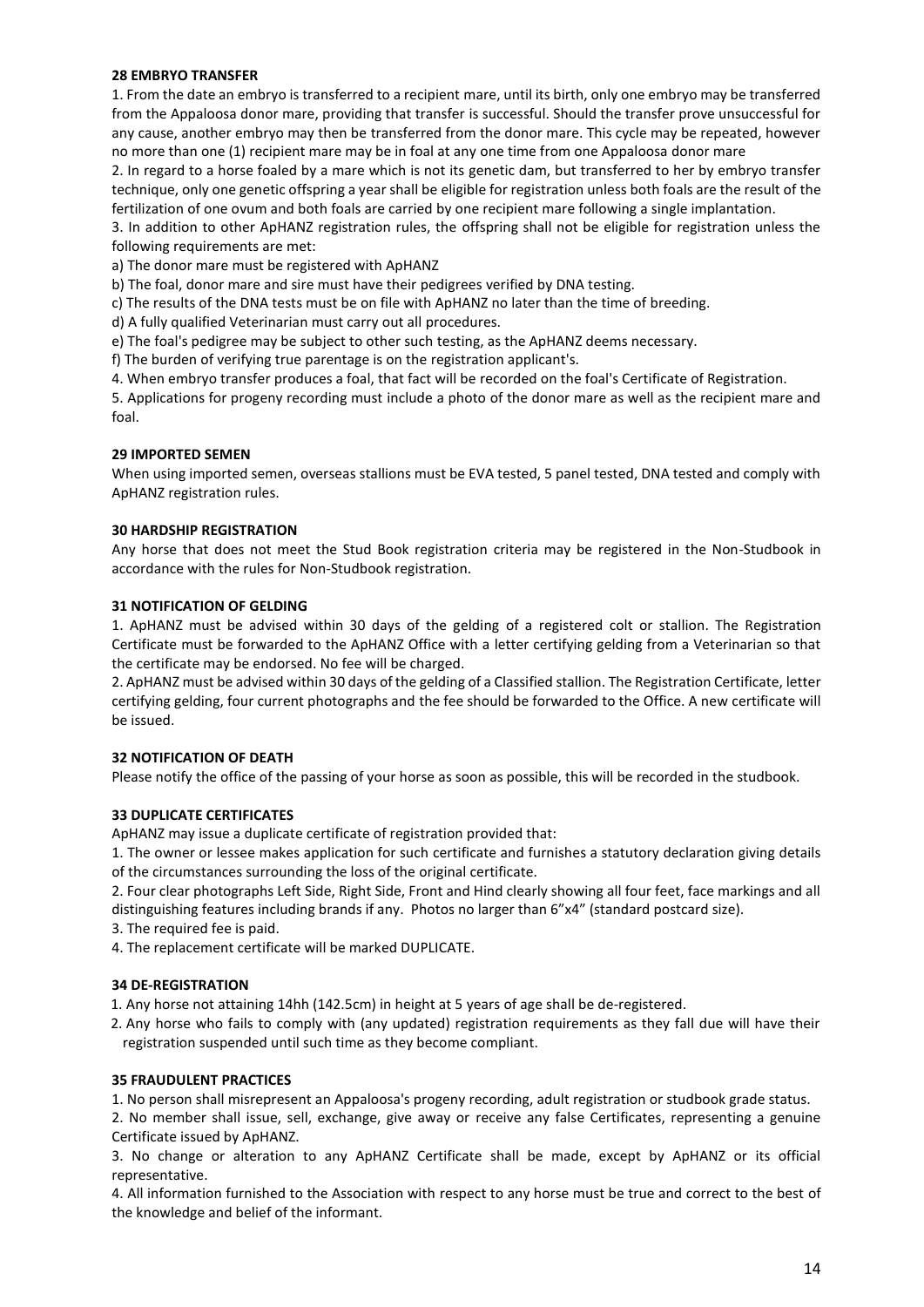5. No person shall advertise or enter into any Appaloosa horse event or competition, any horse progeny recorded or adult registered with ApHANZ by a name other than that which it is recorded or registered.

6. Any horse being shown with artificial colouring will be disqualified and the owner barred from the Association.

#### **36 DISCIPLINARY ACTION**

The Council of ApHANZ may take action to discipline or expel any financial Member for fraudulent practices in accordance with the Constitution of the Appaloosa Horse Association of New Zealand Inc.

#### **37 PROTEST - REGISTRATION**

1. Any Owner of an Appaloosa horse registered with the ApHANZ or an officer or employee of the ApHANZ can file a Registration protest by submitting in writing the following information:

- a) the name of the horse being protested
- b) the name of the present owner of the horse being protested
- c) the present location of the horse being protested
- d) the reason for the protest
- e) forward the submission to ApHANZ Office.

2. A registration protest goes directly to ApHANZ, not to any show committee.

3. The Executive committee of ApHANZ will review the protest and if it is deemed valid, the Association has the right to suspend the registration or recall the certificate of pedigree.

4. The ApHANZ may require a Veterinarian to examine the horse as to age, sex status, whether the horse has been spayed, gelded, is monorchid or cryptorchid, its reproduction capabilities, parrot mouth, height or any other information required.

5. When a protest is filed questioning the eligibility of an Appaloosa horse on the grounds of not having typical contrasting coat patterns or having artificial coat markings and this protest is deemed valid by ApHANZ, ApHANZ has the right to suspend registration or recall the certificate of pedigree until such time as adequate tests or photographs can be made to determine whether or not the horse has sufficient typical contrasting Appaloosa coat pattern or has been artificially coloured.

6. Such test could biopsy and/or samples of pulled include hair genetic colour test. If the Owner, trainer or persons responsible for the protested horse refuses to allow the ApHANZ representative to make adequate tests and/or photographs, the registration shall be cancelled.

7. A protest can be lodged in writing to ApHANZ Council.

#### **38 MEMBERSHIP**

1. INDIVIDUAL: for individual adults being not less than 18 years of age. Each individual member shall have one vote, speaking rights at meetings, also full access to showing rights, ownership of and registration of horses, and a magazine. May be elected to Council.

2. CONSTITUENT: for companies, corporations, firms, partnerships, executors, institutions. Constituent members are entitled to two nominees, each of whom may exercise full rights of membership on behalf of their nominators. Such members nominate two persons to act in its name. Each constituent membership shall have one vote. Constituent Members must verify that they are acting on behalf of a legal company, corporation, firm, partnership, executor or institution. Such Members are required to verify their eligibility by providing an affidavit. Western Riding Clubs or similar may become affiliated to the Association by joining as Constituent members. Partnerships may be Joint or separate owners of several horses.

3. FAMILY: For families consisting of one or two parents or guardians and their dependent youth(s) as defined in Rule 38.4. Family members are entitled to full showing rights for each individual in the family. Application for membership must stipulate the names of all the family who are to be members. Such membership shall carry the right to a single vote for each such family. Family members are eligible to attend and speak at meetings but only one vote may be recorded. One magazine per family.

4. YOUTH: being children under the age of 19 years at the commencement of the show season, in the year of application, who shall be eligible to attend and speak at meetings but shall not be entitled to vote or hold office of the Association. The Association reserves the right to request proof of age at any time.

Youths, 8 years and under, whose parents are financial members of ApHANZ may be registered as youth members free of charge. They do not receive a magazine.

5. LIFE MEMBERSHIP: Life membership is for a maximum of 20 years.

6. HONORARY MEMBERSHIP: Applications to be received in writing. The recipient must be approved by ApHANZ Council and confirmed at the Annual General Meeting. This membership has voting privileges.

7. Membership cards: Issued from the Office upon acceptance of application, and annually upon renewal.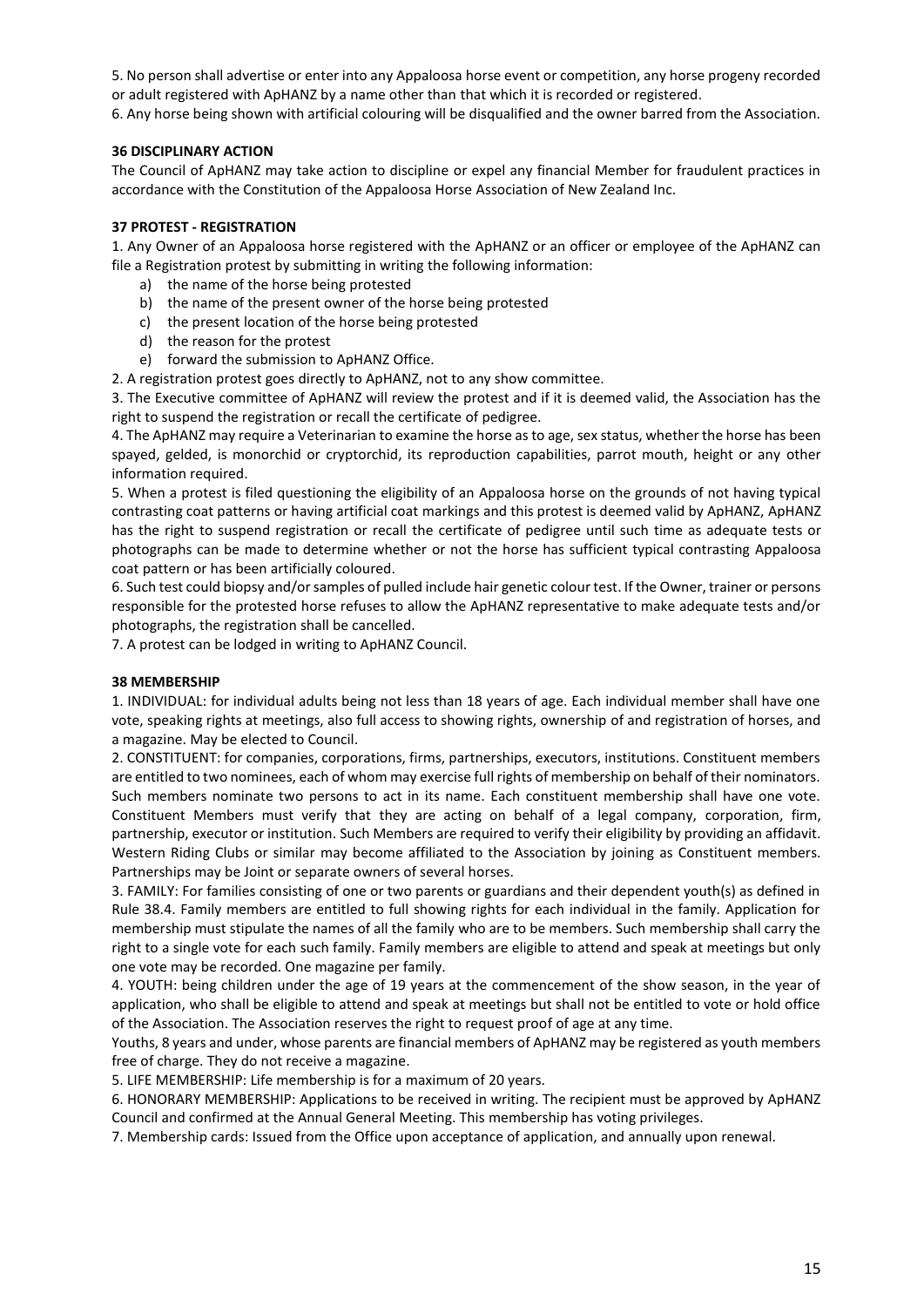#### **39 REGIONAL CLUBS**

The primary function of a Regional Club will be to promote interest in the Appaloosa breed from an area perspective. The Club will co-operate with and aid, in every way possible, the programs and functions of ApHANZ. For further information, contact the Office.

#### **40 APPALOOSA HALTER SHOW RULES**

*CONDITIONS*

1. Horses shown in this division must be registered with ApHANZ and must be entered under their full registered name. Any horse two years and over must have been issued a Permanent Registration Certificate before it is eligible to compete in an approved Halter class.

2. The Owner must be a financial member of ApHANZ but a non-member is able to show a horse at halter provided the Owner is present at the show.

3. Show managers or Stewards may be required to inspect Registration Certificates and Brands of each horse entered in an Appaloosa class.

4. If required by a show committee, competitors must produce a Registration Certificate or a signed Veterinary certificate as proof of the age of entries.

5. The use of shoes other than standard horseshoes is to be discouraged and may be penalized by the Judge.

6. Horses entered in all classes must be serviceable, sound and in good condition. Small blemishes on account of accident i.e. small wire cuts, are not to be counted against the horse. In case of protests on this ground the Judge shall have the protested animal examined by a veterinarian and/or the disputes committee, and their decision shall be final.

7. Mane may be natural, roached or banded; not plaited. No false manes. Tails should be natural; no false tails. 8. No colouring of the hooves will be permitted that would hide the natural characteristics. Clear hoof dressing will be allowed.

9. Cruelty to, or the abuse of a horse by any person at an Appaloosa show is forbidden. The Judge or Show committee has the authority to dismiss from the class or show, any exhibitor for cruelty to, or abuse of, a horse. 10. The Judge or Show committee shall have authority to dismiss any entry from the arena if the entry is not under sufficient control.

11. Contestants shall not talk with the Judge unless requested.

12. In a foal class, the dam is not permitted to enter the arena.

13. Youth shall not show colts or stallions (entire male horse, regardless of age) at halter.

14. While colour and markings are not primary or determinative factors in judging, it should be borne in mind that where two horses are equal in type, conformation, action and soundness, the award should be made to that particular entry which is more easily recognised as an Appaloosa.

15. All Stallions to display a Stallion S on their bridle or halter at all times at ApHANZ National or Championship Shows, while yarded, shown or ridden.

16. No tape pens, No electric fences for horses at any time at shows. ApHANZ National or Championship Shows.

17. Vehicles must be attached to a float if horses are tied to it, (safety issue) at ApHANZ National, or Championship Shows.

18. Any Horses left unattended at shows, while owners are absent, from the grounds; the owners need to give the Show secretary or a member of council contact details in case of any accidents. E.g., a mobile phone number.

### **41 HALTER CLASS CONDUCT**

1. Horses to be shown in a Halter only. Refer Rule No. 42

2. Horses may enter the ring and line up at the discretion of the Judge.

3. Entries shall be judged, individually standing, and at a walk and trot on the line.

4. Horses should stand squarely and naturally and are not to be stretched.

5. Exhibitors shall not be penalized for touching or moving the horse with his/her hands.

6. Horses must be handled and shown by one person only.

7. Unruly or ill-mannered horses may be excused from the ring.

8. Emphasis shall be placed upon conformation, action, type, substance quality and manner.

9. Transmissible weakness and/or unsoundness shall be counted strongly against the animal.

10. Each class must be placed through to 6th place or through to last place if there are fewer than six in the class.

11. Halter Classes to be judged:

Conformation 40% Action 15% Type 15% Soundness 15% Manners & Temperament 15% 12. Champion and Reserve Champion: when judging of all classes in a halter sex division has been completed, all first-place class winners of that sex division shall return to the ring. The judge shall select the Champion stallion, mare, or gelding from the line of first place class winners. Then the steward shall call the second-place horse in the class from which the champion has been selected and place it in the line with the first-place class winners, to be judged equally for the title of Reserve Champion stallion, mare, or gelding.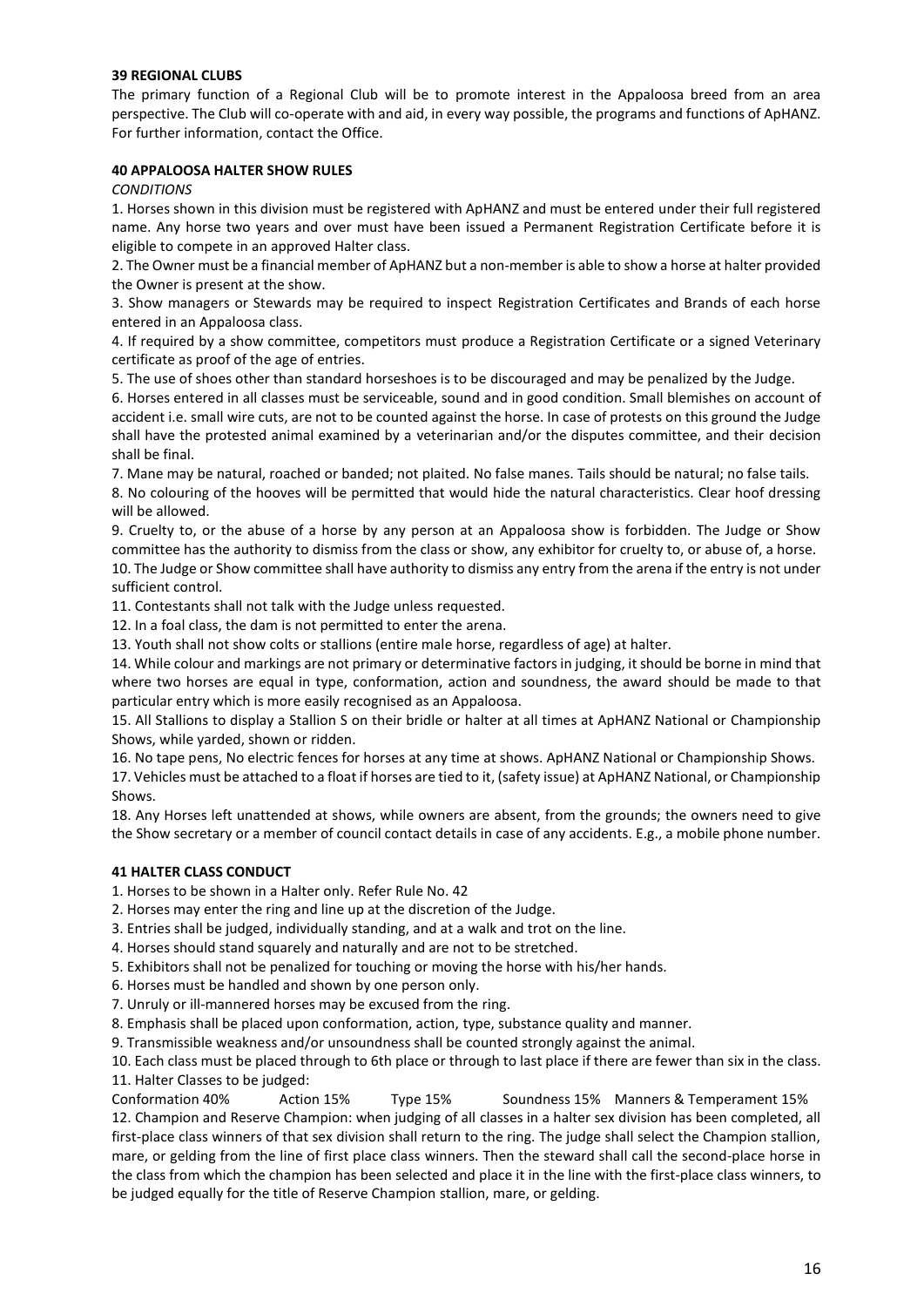13. The Judges decision will be final. A Judges decision, representing his/her individual preference, is not protestable unless it is alleged to be in violation of the rules.

#### **42 HALTERS**

1. Halter, leather or nylon, clean and adjusted to fit. The jaw straps of a halter must be connected, by a strap under the jaw, to the throatlatch. Rope or training halters are not suitable for showing in.

- 2. The lead strap or lead should be at least 2 meters long.
- 3. Stallions and colts must have chains; these must be used under or over the nose.
- 4. The use of chains on colt foals, fillies, mares and geldings is optional.
- 5. The use of whips or bats of any type shall not be permitted.
- 6. Hackamores or bridles shall not be used.

#### **43 HALTER CLASS ATTIRE**

Western hat, long sleeved shirt, western dress pants, western boots or similar, coats are optional.

#### **44 MINIMUM REQUIRED HALTER CLASSES**

1. An approved show must hold as a minimum, the following halter events:

| Stallion, 3 yr & over | } Champion &       |
|-----------------------|--------------------|
| Colt, 2 yr & under    | } Reserve Stallion |

Mare, 3 yr & over } Champion & Filly, 2 yr & under } Reserve Mare

Gelding, 3 yr &over } Champion &

Gelding, 2 yr & under } Reserve Gelding

A Supreme Champion must be selected from the three champions.

2. In an approved show where there are less than six halter entries, the minimum mandatory classes will be: Female Appaloosa, any age } Champion &

Male Appaloosa, any age } Reserve Appaloosa

3. Where sufficient entries are expected, halter classes may be divided into additional age classes.

#### **45 MOST COLOURFUL AT HALTER**

1. An approved show must hold as a minimum, a Most Colourful at Halter Class.

2. If entries warranted, the class may be split to Male and Female.

3. To be eligible to show in this class, the horse must be easily recognized as an Appaloosa from the distance a horse is normally photographed (4-5 meters) showing breed characteristics and coat pattern.

4. Breeding Stock, Solid Gelding and ID recorded Appaloosas will not be eligible to enter this class.

5. Any horses including foals and yearlings showing insufficient colour contrast will not be eligible for this class. Refer Rule No. 45 (3).

6. The class will be conducted in the same manner as a halter class, refer to Rules 40, 41, 42, 43

7. Most Colourful classes to be judged:

Colour 60% Conformation 20% Action & substance 10% Quality & Manners 10% 8. The Judge's decision will be final. A Judge's decision, representing his/her individual preference, is not protestable unless it is alleged to be in violation of the rules.

9. Points will be allocated for this class but they will not be combined with Halter or Performance points.

#### **46 GROUP HALTER CLASSES**

The following are additional classes that are recommended if interest or entries justify them, but no points will be awarded for Register of Merit. Horses shown in a group class must be eligible to show in their individual halter classes at the show.

1. Produce of Dam. Two (2) produce (either sex). Dam must be registered with ApHANZ but need not be shown nor need Produce be owned by the owner of the Dam. The owner of the Dam must make the entry at the show or somebody with written permission from the owner of the Dam. Horses actually shown as the Produce of the Dam can be any age.

2. Get of Sire: Three (3) get (either sex). Sire must be registered with the ApHANZ but need not be shown nor need Get be owned by the owner of the Sire. The owner of the Sire must make the entry at the show or somebody with written permission from the owner of the Sire. Horses actually shown in Get of Sire can be any age.

3. Sire and Get: Sire with two (2) get. Sire and get do not have to be owned by the same owner. Horses shown as the Get may be any age.

4. Exhibitors Class: group of four (4) head, any age or sex, all owned by the exhibitor and recorded in the ApHANZ office to that owner.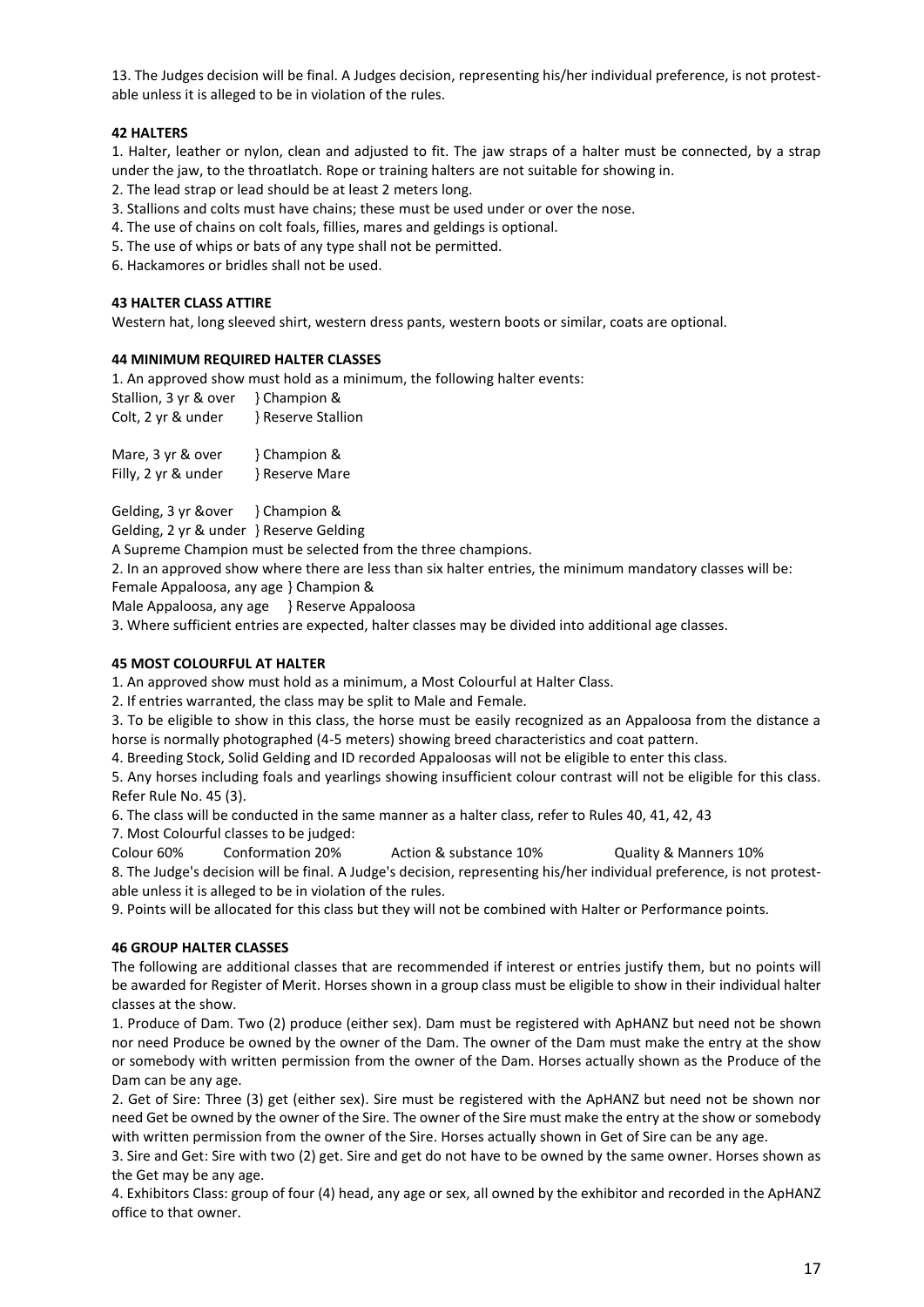#### **47 COSTUME CLASS**

To be judged on authenticity of trappings and equipment, attire of rider, the overall picture and presentation to be considered. The Costume class to be an open event for horses of any breed (except at a closed Appaloosa show), as long as the history of the Appaloosa is depicted.

General Information

Since the Appaloosa is rich in history, this class is designed to vividly portray some of this history. The rider shall be attired in consistent and authentic period costume appropriate to the era in Appaloosa so depicted.

The costume class may be ridden as an open class or may be divided in to three classes, men's, women's and youth, provided it is so stipulated in the schedule.

Costumes other than Indian costumes may be used. Costumes may depict the various stages of Appaloosa history such as Chinese Emperors, kings, nobles, Spanish conquistadors, fur trappers, buffalo hunters, missionaries, Indians etc.

In a men's costume class (warriors), each entry may be given 30 second free time to show entry to fullest advantage. The 30 second free time (work at will) in Men's Costume only, will be allowed at the Judges and/or show committee's discretion if time is available and it is so stated on the schedule. In the work at will section of the men's costume class only, the entry may work at any gait or speed he desires.

There shall be only one rider and horse allowed per entry.

Contestants will not be permitted to use a travois in the costume class for safety reasons. Vehicles prohibited.

The class shall be worked at a walk and a trot only, on the rail, both directions of the ring. The judge will then go through the line judging authenticity of the entries. Riders must submit a written brief of their costume. Any rider not having his mount and trappings under sufficient control shall be dismissed from the ring and shall be disqualified from that class.

Award A Register of Merit may be awarded by Council to any financial ApHANZ member after he/she has won 25 points or more in the event, provided that it has won at least one event in which six or more horses were exhibited, OR may be gained with 35 points without winning a class of six.

#### **48 NATIONAL SHOW & CHAMPIONSHIP SHOW**

1. Day Memberships as per Refer Rule No. 53, fee will be set for the whole National or Championship Show. Fees will be posted on the Website and included in the show information.

2. All Western Performance events are to be run under Western Riding Federation Rules.

#### **49 NATIONAL & CHAMPIONSHIP SHOW HI-POINT AWARDS**

a) Points System for National Show Hi-point Awards

| No. in event | $\vert$ 1st | 2nd | 3rd | 4th | 5th | 6th |
|--------------|-------------|-----|-----|-----|-----|-----|
|              |             |     |     |     |     |     |
|              |             |     |     |     |     |     |
|              |             |     |     |     |     |     |
|              |             |     |     |     |     |     |
|              |             |     |     |     |     |     |
| 6 & over     | b           |     |     |     |     |     |

b) AWARDS

National Junior Horse: all Junior Western Performance events National Senior Horse: all Senior Western Performance events National English Horse: all NZEF events excluding youth events National Games Horse: all timed events excluding youth and cattle events National Gelding: all events excluding youth events National Hi Point Horse: all events excluding youth events National Youth Ridden: all Western Youth events excluding Showmanship National English Youth: all NZEF youth events National Youth Overall: all Youth events, including English National Junior Youth Games Horse: all Youth Timed events excluding cattle National Senior Youth Games Horse: all Youth Timed events excluding cattle NOTE: The following classes will not earn points for the above awards - costume, all team events, all rider events except youth where applicable, and any restricted event without a counterpart. c) YOUTH AWARDS

| Appaloosa Princess         | <b>Boy Sportsmanship</b> | Youth Encouragement  |
|----------------------------|--------------------------|----------------------|
| <b>Youngest Competitor</b> | Youth Potential          | Best Dressed Youth   |
| Youth Sportsmanship        | Most Deserving Youth     | Most Versatile Youth |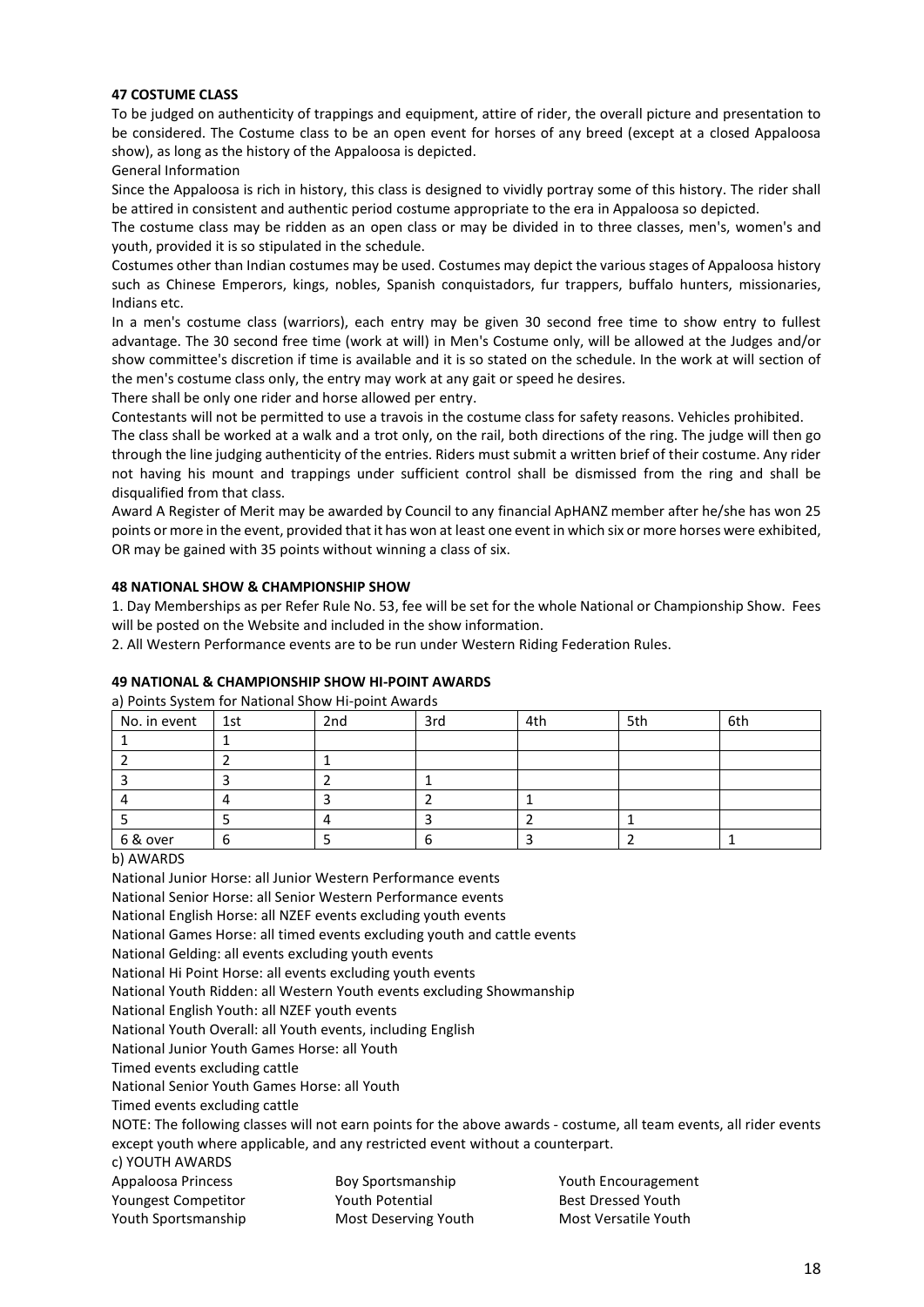#### Most Improved Youth Miss Personality Youth Friendship award

Note: Points gained at ApHANZ National Show or ApHANZ Championship Show will have double points awarded in all points' events.

#### **50 SHOW APPROVALS**

1. An ApHANZ approved show must meet all regulations and requirements of the ApHANZ Inc.

2. Any person, persons or organizations wishing to hold approved Appaloosa Halter classes must apply for approval from ApHANZ and/or NZWRF, if the results of such classes are to receive point's designation. Approval doesn't carry on from year to year, but must be obtained for each individual show or contest.

3. To obtain approval, an organization must submit to ApHANZ or NZWRF an application, using an official form, at least 40 days prior to the proposed show or contest. The schedule shall contain a list of show officials. The date and time of judging, the exact location of the show, the closing date of entries must be specified. The name of the Judge should be shown on the application.

4. If the application for Approval is satisfactory, ApHANZ or NZWRF will issue a statement of approval of the proposed show. If such application is unsatisfactory, ApHANZ or NZWRF will so inform the organization making the application, giving reasons for not approving the show.

5. To gain ApHANZ approval, a show must be open to horse owners and competitors who are in good standing with the ApHANZ. A person expelled or suspended as a member of ApHANZ may not exhibit or act as a handler at an approved show and points will not be awarded to a horse exhibited or handled by a person so expelled or suspended.

6. Judges for approved shows must be chosen from the list of approved Judges. Upon request, the ApHANZ or NZWRF office will furnish a list of approved Judges to persons planning to stage shows.

7. At approved shows, halter judges, except overseas judges, shall hold a current Breed Association membership. Application must be made to ApHANZ or NZWRF for a day card for overseas judges.

8. No approved Show may require that an exhibitor must enter or pay entry fees for a horse in a halter class in order for that horse to be eligible for a performance class. Nor may the management require a horse to be entered in a performance class in order that it may show at halter. Such entries shall be optional to the exhibitor.

#### **51 JUDGES**

Selection and Maintenance of Judges Panel

1. Approved judges shall be selected from those who have satisfactorily completed an ApHANZ. Judges' program. 2. The minimum age limit for an approved judge shall be twenty (20) years of age.

3. Designation as an approved judge is a privilege, not a right, bestowed by the ApHANZ Council, according to procedures formulated by them, to individuals whose equine expertise and personal character merit the honor. An individual's conduct as a person, exhibitor and judge, and their ability, must be exemplary; and is subject to continual Council review and such designation is revocable, with or without notice and formal hearing.

4. Approved show halter judges, except overseas judges, must hold current individual membership in the ApHANZ or NZQHA.

5. Approved judges shall be issued with a Judge's Card 6. ApHANZ reserves the right to issue a Day Card to approved Judges from overseas.

6. A Judge is required to judge at least one show, and attend at least one judge's clinic, in any two-year period.

7. Any approved Judge, suspended from membership from ApHANZ or any contributing body of NZWRF or denied of any privilege thereof, will be removed automatically from the list of approved judges and, in order to be returned to the list after re-installment to membership privileges, must re-apply for approval under the current procedure for admission of new applicants.

Show Management

8. It is strongly urged that the name of the Judge be written in the Show schedule and on entry blanks. If more than one judge is to be used at a show, the classes to be judged by each Judge shall be publicized prior to the show.

9. A Judge should report his/her arrival at the town where a show is being held to the Show Manager or Secretary as soon as possible. Failure of a Judge to attend a show to which he or she is committed, to adjudicate in assigned classes, or to appear on the show grounds in time for the advertised commencement of the show must cause the committee of the said show to report the Judge to the Federation or Association on whose list the Judge's name appears. Judges not showing up at the prescribed time without reasonable explanation will be liable for suspension.

10. When a Judge is not able to perform his duties he shall contact the show management as soon as possible. A Judge is not to send a substitute judge without permission of the show management. The responsibility to seek a substitute Judge lies with the show management.

11. A Judge shall not, during the period of a show at which he is judging, be the house guest of a person who is exhibiting at said show without the express request or consent of the show committee of said show. The Judge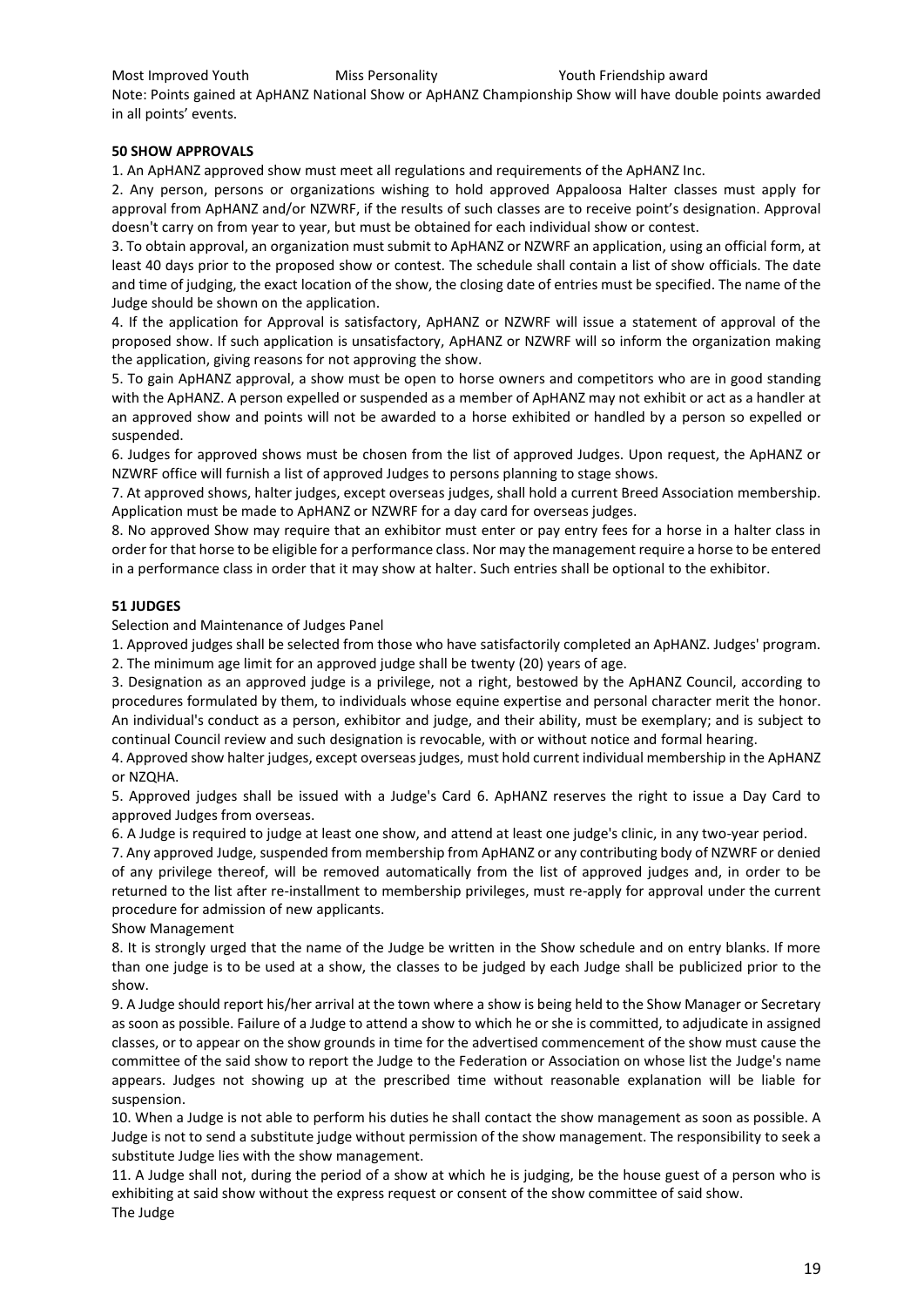12. Good judging depends upon the correct observance of the overall work and the selection of the best horses as set out in the conditions of the class. A Judge serves three interests: his/her conscience, exhibitors and spectators, and shall make it clear to the audience that the best horse wins.

13. Judges must be correctly attired at all times while performing their duties.

14. No Judge can judge more than two approved shows within a radius of 160km within a thirty day period.

15. Prior to the judging a Judge shall not visit the horse lines, nor with owners, nor inspect or discuss any horse entered in the show or contest.

16. No Judge shall determine the eligibility for registration of any entry in the ring and shall at all times refrain from making comments regarding such.

17. The Judge shall make an individual examination and check the action of all horses brought into halter class. This is essential, regardless of whether or not the competition indicates that it is necessary.

18. In any class, the Judge has the authority to require the removal or alteration of any piece of equipment or accoutrement which, in his opinion, would tend to give a horse an unfair advantage, or which he believes to be inhumane.

19. A Judge may order any person or horse from the competition for bad conduct of one or both, or injury.

20. The same Judge must judge all halter classes of one sex division.

21. The Judge shall have the authority to place a horse in whatever position in a class that he thinks the merit of the horse justifies. His decision will be final in all cases affecting the merits of the horse.

22. Once a class has been judged, it shall not be re-judged, and once a Judge has marked his card, there shall be no changing. Judges must sign each Class Result Sheet as the official result record.

23. A Judge may, at his discretion, use as a writer to assist in scoring: the ring steward, other show officials or an approved judge

24. A Judge shall make sure that regardless of show ribbons being awarded, sufficient horses are placed for class points according to the numbers in the class. Note; one extra horse should be lined up in case of a protest being lodged and upheld. NOTE: If less than seven (7) competed in the class, all horses shall be placed.

25. It is recommended that there be no ties in judged events through six places; Half or factional points may be used in scoring to eliminate ties.

26. A Judge shall not discuss the sale, purchase or lease of any horse with an exhibitor at a show where he is officiating.

27. When an exhibitor makes a request, through the Ring Steward or other show official, for the Judge's opinion concerning that exhibitor's horse, it is urged that the Judge will give his opinion courteously and sincerely in the presence of the Steward or show official. There will be no fraternization between the exhibitor and the Judge during the show.

Unacceptable Situations

28. A Judge shall not be an exhibitor, rider, driver, steward or manager in the section of a show at which he or she is officiating.

29. A Judge shall not adjudicate at any section of a show in which any of his horses are competing, or any section of a show in which his trainer is competing., unless the relationship has been terminated six weeks prior to the show, group training days excluded. Refer Rule No. 51(32) & 52.

30. A Judge shall not adjudicate at any section of a show where clients are competing unless, in the case of clients, the relationship has been terminated six weeks prior to the show.

31. A Judge shall not adjudicate a horse that has been sold or leased by said judge or his employer within a period of six weeks prior to the show. A horse shall be deemed to have been sold or leased when a contract has been signed by both parties, and the horse in question domiciled under the control of the purchaser, lessee or his agent. Full payment of the purchase price or full transfer of the registration papers needn't have been completed provided that proof of intended payment or transfer has been supplied to the Breed Society concerned.

32. No one may show before a Judge who has received, or has contracted to receive, a remuneration for the sale, purchase, or lease of any horse to or from, or for the account of, said person within a period of six weeks prior to the show, unless the sale or purchase has been made at public auction.

33. No one may show before a Judge who boards or rides or professionally trains (for horse show purposes) any horse under the said person's ownership or lease within a period of six weeks prior to the show; group training days and stud fees excluded. Refer Rule No. 51 (32).

34. A Judge shall not adjudicate a horse that has been trained by the said Judge within a period of six weeks prior to the show, group training days excluded. Refer Rule No. 51 (32).

35. Group training days i.e. Clinics, schools and seminars organized by a Club, Association or Organization shall be excluded from the six-week penalty period.

Exhibitors

36. No one may show before a Judge who has remunerated said person for the board or training of any horse for show purposes within a period of six weeks prior to the show.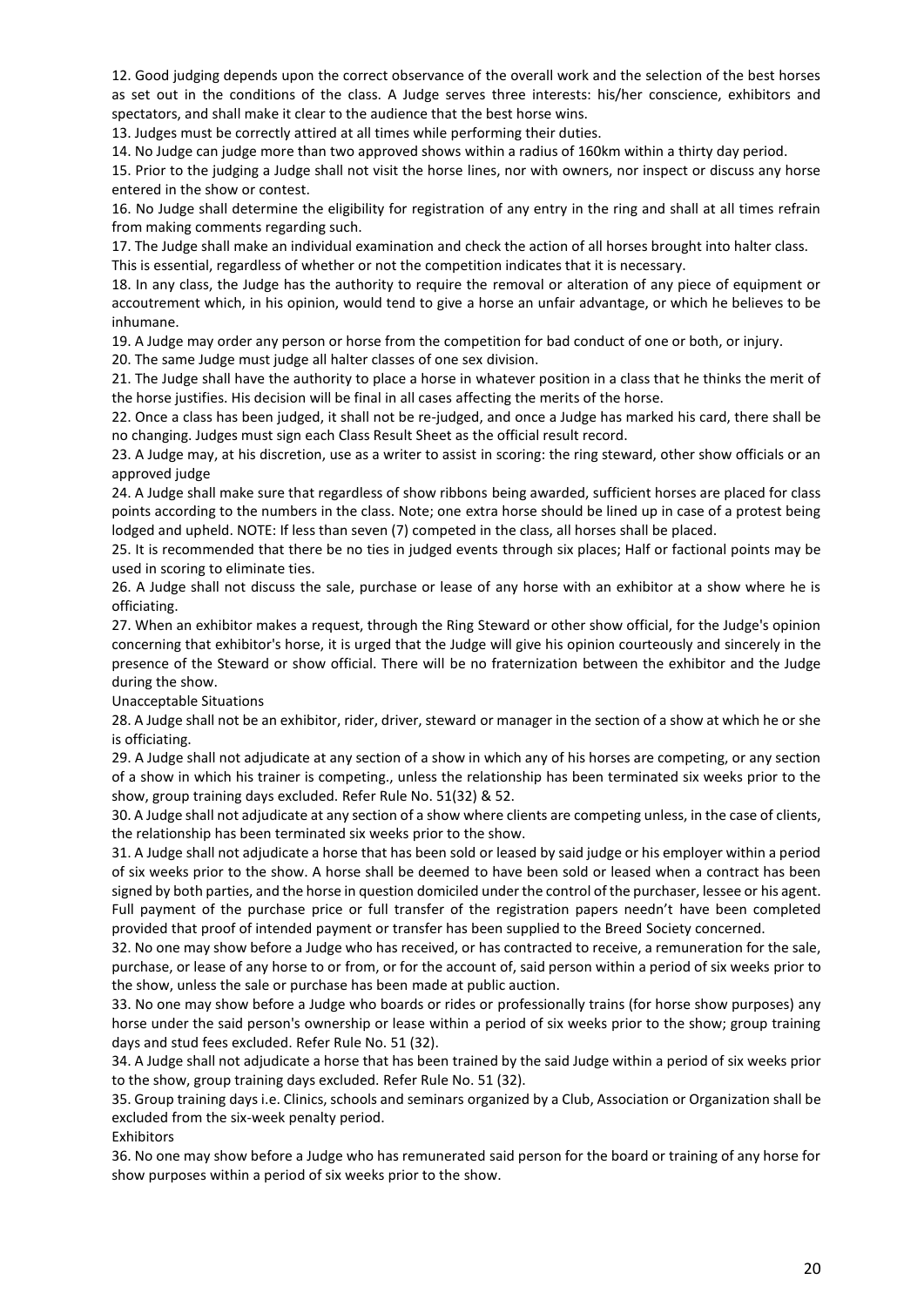37. No exhibitor shall approach a Judge with regard to a decision unless he first obtains permission from the Show Manager or Ring Steward, who may arrange an appointment with the Judge at a proper place and time. The Steward shall remain present during this meeting.

38. THE JUDGE'S DECISION WILL BE CONSIDERED FINAL. A JUDGE'S DECISION, PRESENTING HIS OR HER INDIVIDUAL PREFERENCE, IS NOT PROTESTABLE UNLESS IT IS ALLEGED TO BE IN VIOLATION OF THE RULES.

#### **52 COMPLAINTS - JUDGES**

1. To make a formal complaint against an ApHANZ approved Judge, such complaint must be in writing, signed by the complainant, contain the alleged rule violations, date and location of such violation and be submitted to ApHANZ office within 30 days of the show or contest.

2. In the event that any Judge at or during any show is guilty of gross misconduct or engages in disruptive behavior or is in such condition so as to substantially affect the Judge's ability to judge, Show management in its sole discretion, shall have the right to prohibit such Judge from judging the show. The Show Manager shall file a written report of any such incident to ApHANZ.

3. If a formal complaint is made against an ApHANZ approved Judge, the ApHANZ Council shall hear and review complaints alleging rule violations. Proceedings before the Council shall be conducted, after proper notice, in a like manner as Disciplinary Procedure as set out in the ApHANZ Constitution. In addition to having a right to revoke designation as an ApHANZ approved judge or to refuse to issue a Judges card, the Council may impose on any person found guilty of any such violation hereunder such penalties as determined in the Disciplinary Procedure clause as set out in the Constitution.

#### **53 DAY MEMBERSHIPS**

Available for Non-members to ride a members horse in ridden events, including at the National Show or Championship Show, That 1 person can have no more than 5 day Memberships per year,  $(1 \text{ Aug} - 31^{st}$  July) and they must be paid for in Advance. Day membership fees posted on Website and included in show information.

#### **54 SAFETY HELMETS**

Safety Helmets are compulsory for youth and Adults to wear when riding in all Games Events.

#### **55 STALLIONS AT SHOWS**

All Stallions to display a Stallion S on their Bridle or Halter at all times, at ApHANZ National or Championship Shows, while yarded, Shown or Ridden.

#### **56 TAPE PENS/ELECTRIC FENCES**

No tape pens, No electric fences for horses at any time at shows. ApHANZ National or Championship Shows.

#### **57 FLOAT SAFETY**

Vehicles must be attached to a float if horses are tied to it, (safety issue) at ApHANZ National, or Championship Shows.

#### **58 HORSES UNATTENDED AT SHOWS**

Any Horses left unattended at shows, while owners are absent, from the grounds. The owners need to give the Show Secretary or a member of council contact details in case of any accidents. E.g., a mobile phone number.

#### **59 DRUGS**

1. ApHANZ recognizes the New Zealand Equestrian Federation's Rules on Drugs for Horses and Riders.

2. The NZEF Drug Rules will apply at ApHANZ organized events.

3. An updated copy of the Drug Rule, including prohibited substances and penalties is available from the ApHANZ Office.

4. Any person under the influence of alcohol or drugs at the National Appaloosa Show may be asked to leave the show area.

#### **60 RECOGNISED ORGANISATIONS**

The ApHANZ recognizes points earned in Competition when events are run under the jurisdiction of:

| Equestrian Sport NZ      |
|--------------------------|
| NZ Arab Society          |
| NZ Endurance             |
| NZ Hack & Hunter Society |
| NZ Polo Assn.            |
| NZ Pony Club Assn.       |
| NZ Thoroughbred Racing   |
|                          |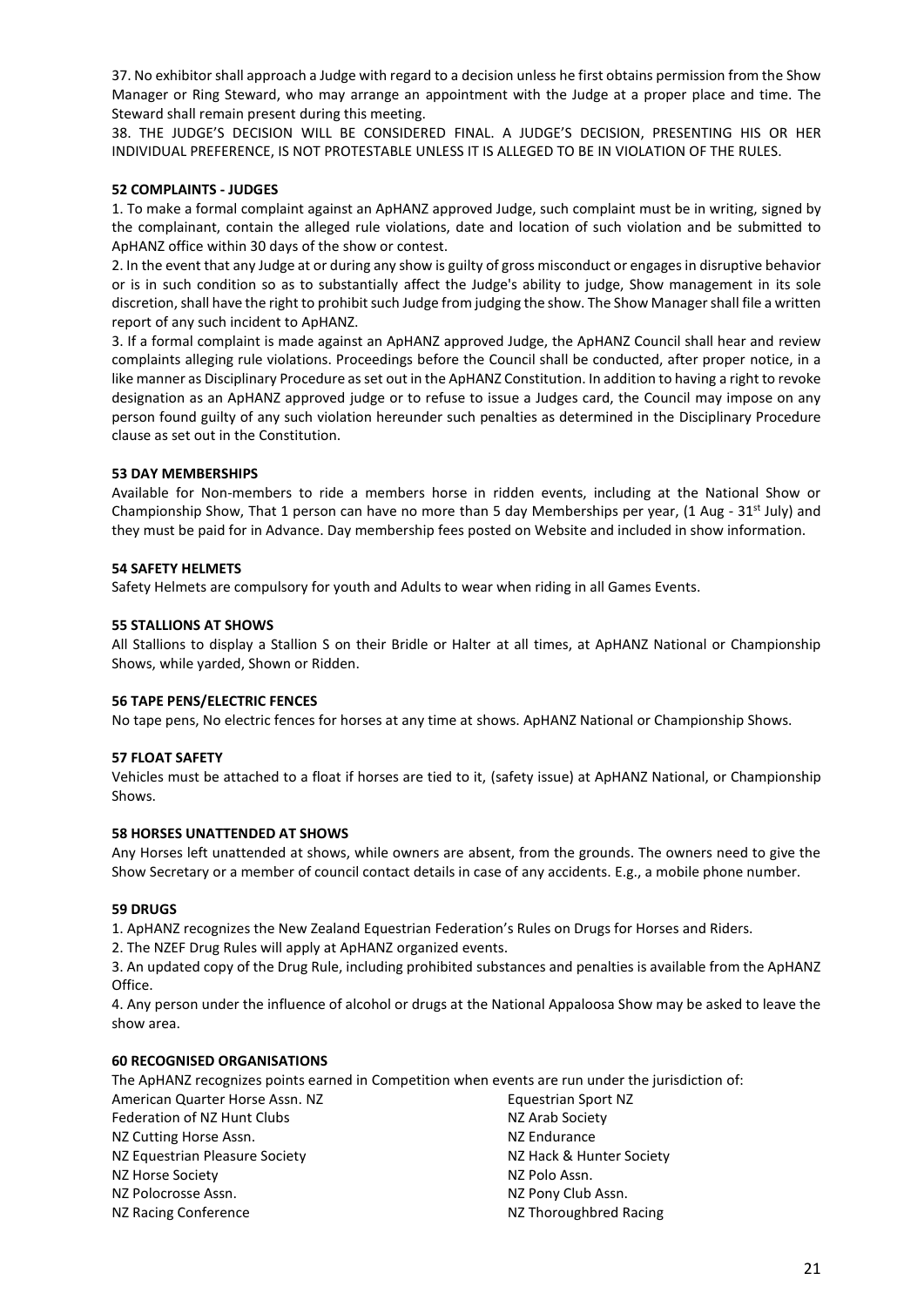#### **61 HALTER AND PERFORMANCE POINTS SYSTEM**

1. Points Table

| No. in event | 1st | 2nd | 3rd | 4th | 5th | 6th |
|--------------|-----|-----|-----|-----|-----|-----|
| $1 - 2$      |     |     |     |     |     |     |
| $3 - 4$      |     |     |     |     |     |     |
| $5 - 6$      |     |     |     |     |     |     |
| $7 - 8$      | 4   |     |     |     |     |     |
| $9 - 10$     |     |     |     |     |     |     |
| $11 - 15$    | 6   |     | 4   |     |     |     |
| $16 - 20$    |     | h   |     |     |     |     |
| Over 20      | 8   |     | 6   |     |     |     |

2. Halter Champion Points:

a) No points will be awarded to the Champion or Reserve Champion unless at least two first prize winners compete for such awards.

b) In a championship class, where at least two first prize winners compete and a Reserve Champion is awarded, the Champion shall receive two (2) points and the Reserve Champion shall receive one (1) point.

3. Supreme Champion is to be allocated two points as long as they compete against other champions for this award.

4. Points Collation: Show Results for Halter and Western Performance events are forwarded to the ApHANZ Office for collation. Participants in all other equestrian sports need to apply to the Office for a Points book to record their results in. This book is sent to the Office before the National Show for points updating.

5. Youth Points: are only obtainable if the youth is a financial youth or family member. Youth get youth points only in youth classes.

6. English points table available from ApHANZ secretary.

7. English Events Point Records, available from the ApHANZ website or from the Office on request. These are for all English Events that you may enter into at other shows. E.g. A&P Shows etc.

8. All English Point records are to be sent in to the Points Collator (see address on contact page on website) each year before 1 May for collation of points earnt for that year.

#### **62 RANCH HORSE POINTS**

- 1. Only ridden Ranch Horses classes will be eligible for points.
- 2. Ranch Horse points will be awarded using the same system as described above. Refer Rule No 61 (1).
- 3. Ranch Horse Events Point recording log, available from the ApHANZ office. These are for all Ranch Horse Events that you may enter into at other shows.
- 4. All Ranch Horse Point recording logs are to be sent in to the point's collator (address found on contact page on website) each year before the National Show for collation of point's earned for that year.

#### **63 ENGLISH POINTS**

1. English points will be awarded using the same system as described above. Refer Rule No 61 (1).

2. English Events Points Record, available from the ApHANZ website or on request to the Office. These are for all English Events that you may enter. E.g. Dressage, Jumping, Horse Trials (Eventing), Hack or Hunter Classes etc. in any Open competition, e.g. PC, A&P, HOY & qualifiers etc. Excludes Rider classes.

3. All ApHANZ English Points Records are to be sent to the Point's Officer (address found on contact page on website) each year for collation of point's earned for the year from 1 May to 31 April.

#### **64 RACING POINTS**

For horses that race at NZ Racing conference approved race meetings of 1000 meters or more, and sprint racing: Maiden race -1 point for each race completed.

Class 1 and 0-2 wins - 2 points for each race completed.

Class 2 - 3 points for each race completed.

Class 3 - 4 points for each race completed.

Class 4 - 5 points for each race completed.

Open class- 6 points for each race completed.

A horse that is placed in the first six takes preference for the trophy over a horse that races and qualifies only, at all totalizer and/or equalizer meetings. At the end of the season competitors must forward ApHANZ Racing Points Record (found on the website) and supporting result sheets to ApHANZ Points Officer for collation.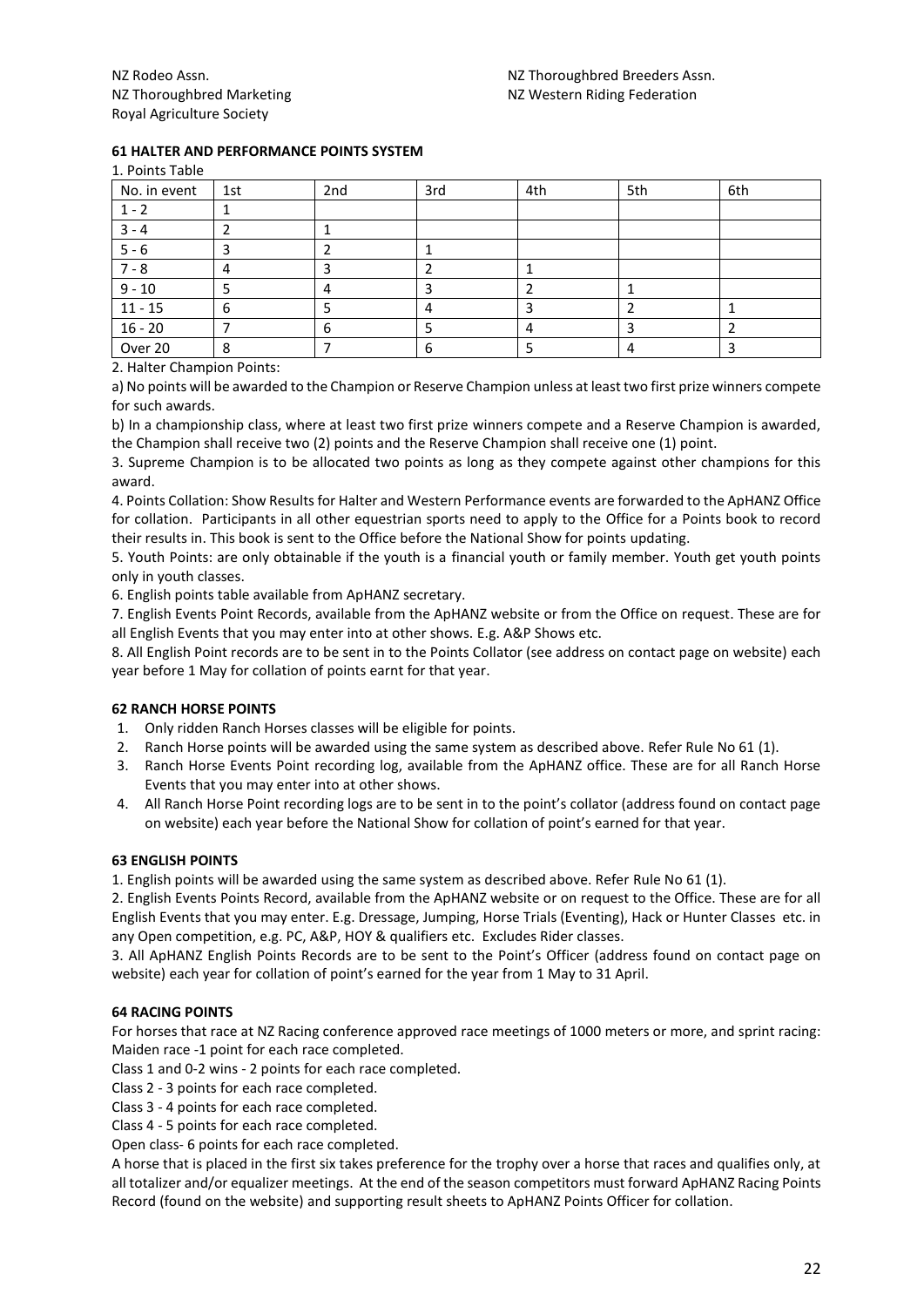#### **65 POLOCROSSE POINTS**

Points for Polocrosse will be awarded at any NZ Polocrosse Association Carnival: Win - 2 points Final win - 4 points Final runner up - 3 points Supreme pony - 2 points Top No 1 pony - 1 point Top No 2 pony - 1 point Top No 3 pony - 1 point At the end of the season competitors must forward the ApHANZ Polocrosse Points Record (found on the website) and supporting results sheets to ApHANZ Points Officer for collation.

#### **66 ENDURANCE & CTR POINTS**

Every horse that Qualifies in an approved Endurance or Competitive Trail Ride gains one point, this is in addition to points awarded to place getters. To qualify the horse and rider must complete the course within the allotted time and pass the Vet/Judge inspection. Submit your results using the Endurance & CTR Log available on the website. Send to the Points Officer for collation on completion of the season; 1 May to 31 April annually.

#### **67 YEAR END HI-POINT AWARDS**

 $\lambda$ HALTER

1. Only points gained in events run under the rules of a recognised National Body can be accumulated towards ROM awards and Year End Hi-point Awards.

2. The Hi Point season for Halter and Western Performance events is from May 1st to the 31st April.

3. To qualify for Year End Hi-point Awards, the horse must attend a minimum of two points approved shows, excluding the National Show.

4. The Runner-up for all Hi-point awards will be acknowledged.

| d) NALIEN                                                          |              |                                                                                            |  |  |
|--------------------------------------------------------------------|--------------|--------------------------------------------------------------------------------------------|--|--|
| Stallion, 4 yrs & over Mare, 4 yrs & over                          |              | Stallion, 2 & 3 yrs Mare, 2 & 3 yrs                                                        |  |  |
| Colt, yearling Filly, yearling                                     |              | Colt, foal Filly, foal                                                                     |  |  |
| Gelding, 4 yrs & over                                              |              | Gelding, 2 & 3 yrs                                                                         |  |  |
| Gelding, foal & yearling                                           |              | Junior Stallion (2 & 3yr including performance)                                            |  |  |
| <b>Overall Halter horse</b>                                        |              | Most Colourful at Halter                                                                   |  |  |
| b) WESTERN PERFORMANCE                                             |              |                                                                                            |  |  |
| Junior Horse Trail                                                 |              | Junior Horse Pleasure                                                                      |  |  |
| Junior Horse W/Riding                                              |              | Junior Horse Reining                                                                       |  |  |
| Junior Horse Cutting                                               |              | Junior Horse Working Cow Horse                                                             |  |  |
| Junior Horse Hunter under Saddle                                   |              | Junior Horse Hunter Hack                                                                   |  |  |
| <b>Senior Horse Trail</b>                                          |              | Senior Horse Pleasure                                                                      |  |  |
| Senior Horse W/ Riding                                             |              | Senior Horse Reining                                                                       |  |  |
| <b>Senior Horse Cutting</b>                                        |              | Senior Horse Working Cow Horse                                                             |  |  |
| Senior Horse Hunter under Saddle                                   |              | Senior Horse Hunter Hack                                                                   |  |  |
| Junior Performance Horse (Not including games)                     |              | Senior Performance Horse (Not including games)                                             |  |  |
| Performance Gelding (Not including games)                          |              |                                                                                            |  |  |
| High Point Adult (Showmanship, Horsemanship, Hunt Seat Equitation) |              |                                                                                            |  |  |
| Ranch Riding (Junior Horse / Senior Horse)                         |              | Ranch Trail (Junior Horse / Senior Horse)                                                  |  |  |
| Ranch Reining (Junior Horse / Senior Horse)                        |              | Ranch Cow Work (Junior Horse / Senior Horse)                                               |  |  |
| c) ENGLISH PERFORMANCE                                             |              |                                                                                            |  |  |
| <b>Dressage</b>                                                    | Hack         | Hunter                                                                                     |  |  |
| <b>Horse Trials/Eventing</b>                                       | Show Jumping | Show Hunter                                                                                |  |  |
| Open English horse (not including National show points)            |              |                                                                                            |  |  |
| d) YOUTH PERFORMANCE                                               |              |                                                                                            |  |  |
| Junior Youth Senior Youth                                          |              | Walk & Trot Lead Line Special                                                              |  |  |
| <b>Youth Costume</b>                                               |              | North Island English Youth                                                                 |  |  |
| South Island English Youth                                         |              | North Island Western Youth                                                                 |  |  |
| South Island Western Youth                                         |              |                                                                                            |  |  |
|                                                                    |              | Youth Encouragement (open to youth with 10 points or less at the beginning of the season.) |  |  |
| e) OTHER AWARDS                                                    |              |                                                                                            |  |  |
| Endurance                                                          |              | Competitive trail                                                                          |  |  |
| Racing, 1000 meters plus                                           |              | <b>Sprint Racing</b>                                                                       |  |  |
| Plus the following awards:                                         |              |                                                                                            |  |  |
| Overall High Point Western Adult Rider and Horse combination.      |              |                                                                                            |  |  |
| Overall High Point English Adult Rider and Horse combination.      |              |                                                                                            |  |  |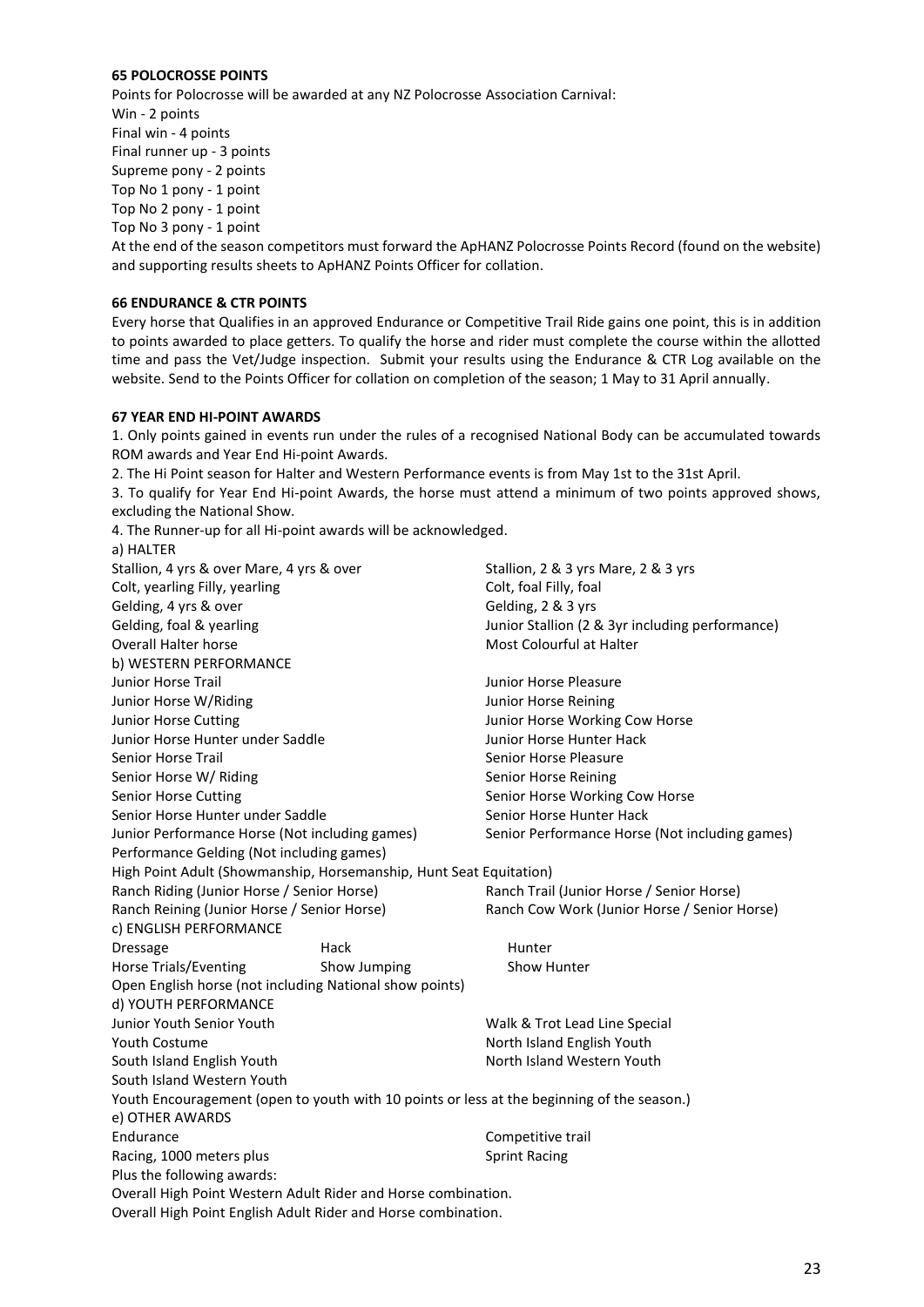Overall High Point Western Youth Rider and Horse combination. Overall High Point English Youth Rider and Horse combination. Plus any other award approved by the ApHANZ Council.

#### **68 SUPER HORSE AWARD**

Awarded to the Appaloosa with the most points in a year. The award will run from National Show to National Show.

Points must be gained in a minimum of four of the following categories:

Halter, Western Performance, Ranch Horse Timed Events, English Performance Cattle Events Racing **Endurance**/Competitive Trail.

#### **69 LIFETIME AWARDS**

1. Points can be gained during the lifetime of the horse and are not limited to one year.

2. Only points gained in events run under the rules of a recognised National Body can be accumulated towards ROM awards and Year End Hi-point Awards.

3. Points are not allocated to horses for Registers of Merit in the following classes: Get of Sire, Produce of Dam, Most Colourful at Halter, Futurities, Costume, Sport Horse, In-hand type classes - dressage, hack, hunter etc.

#### **70 SPECIAL AWARDS**

#### *Appaloosa Horse Club International Award*

The ApHC International Award (American Trophy) is awarded at Councils discretion for meritorious services over a period of twelve months.

The Award is intended to encourage members to contribute and/or achieve more than the normal, and to recognize outstanding contribution and/or achievement. It cannot be bought or won, it has to be earned, and it is the highest accolade this Association can give or bestow on any member or horse.

The award does not necessarily have to be presented yearly.

#### **71 REGISTER OF MERIT**

1. HALTER: May be awarded by Council to any registered horse after it has won 25 or more points in Halter classes provided that it has won at least one event in which 6 or more horses were exhibited, OR may be gained with 35 points without winning a class of six, OR wins a Champion class, provided it has beaten six or more horses (at least two 1st place getters) over its relevant age group, OR has won a Supreme Class in which 20 horses competed in the Halter events.

2. GENERAL PERFORMANCE: May be awarded by Council to any registered horse after it has won 25 or more points in events under saddle, provided that it has won at least one event in which 6 or more horses were exhibited, OR may be gained with 35 points without winning a class of six.

3. SINGLE PERFORMANCE EVENT: May be awarded by Council to any registered horse after it has won 25 or more points in the particular event under saddle, provided that it has won at least one event in which 6 or more horses were exhibited, OR may be gained with 35 points without winning a class of six.

#### **72 REGISTER OF SUPERIOR**

1. HALTER: May be awarded by Council to any registered horse after it has won 60 or more points in Halter classes provided that it has won at least one event in which 6 or more horses were exhibited.

2. GENERAL PERFORMANCE: May be awarded by Council to any registered horse after it has won 60 or more points in events under saddle, provided that it has won at least one event in which 6 or more horses were exhibited.

3. SINGLE PERFORMANCE EVENT: May be awarded by Council to any registered horse after it has won 60 or more points in the particular event under saddle, provided that it has won at least one event in which 6 or more horses were exhibited.

#### **73 REGISTER OF EXCELLENCE**

1. HALTER: May be awarded by Council to any registered horse after it has won 100 or more points in Halter classes provided that it has won at least one event in which 6 or more horses were exhibited.

2. GENERAL PERFORMANCE: May be awarded by Council to any registered horse after it has won 100 or more points in events under saddle, provided that it has won at least one event in which 6 or more horses were exhibited.

3. SINGLE PERFORMANCE EVENT: May be awarded by Council to any registered horse after it has won 100 or more points in the particular event under saddle, provided that it has won at least one event in which 6 or more horses were exhibited.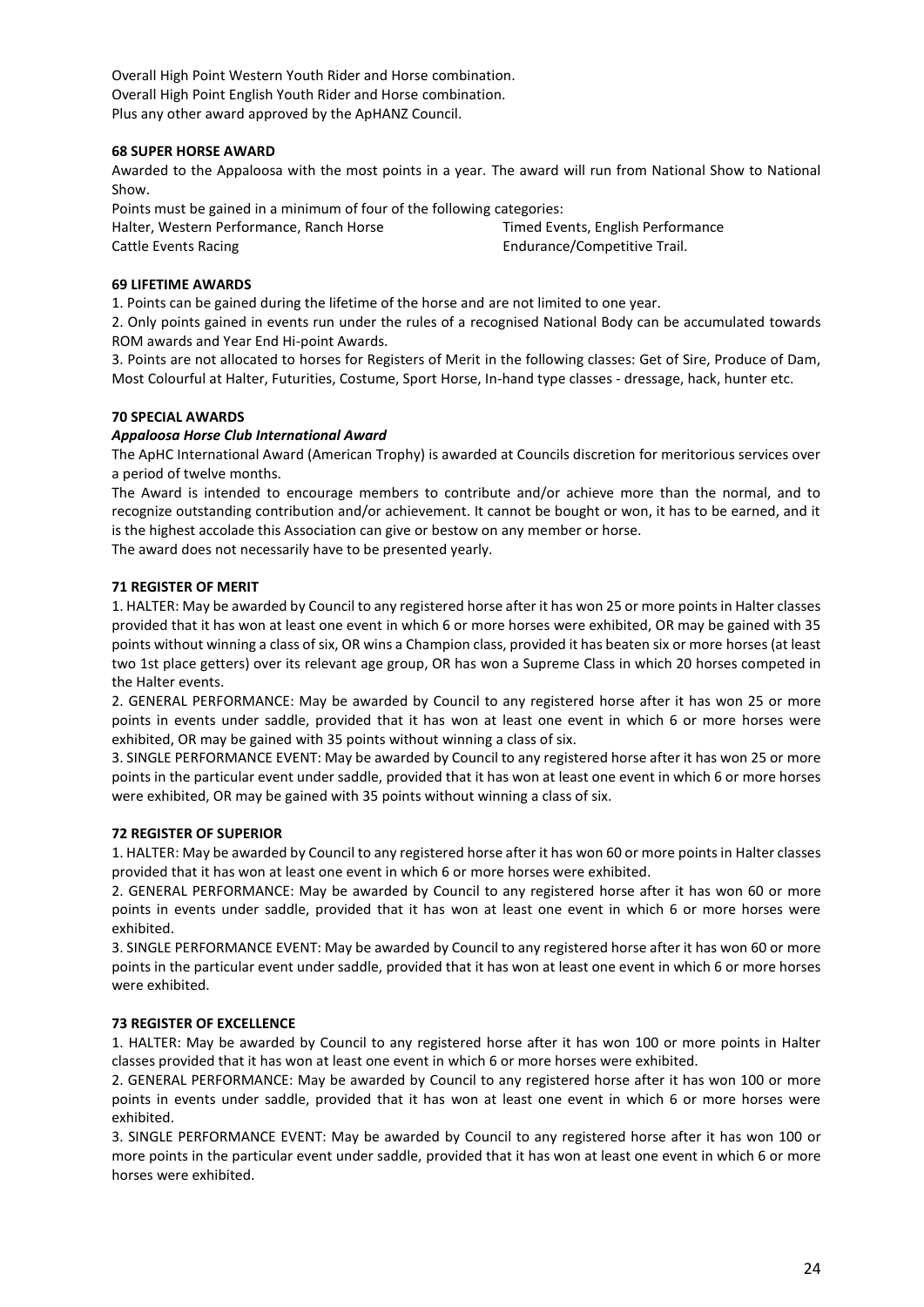#### **74 NEW ZEALAND CHAMPION**

1. May be awarded by Council to any registered horse after it has won a Register of Merit in Halter which may have either a win of six or more horses or have taken Supreme Champion over a total of twenty or more Appaloosa halter horses at a Show,

2. And Registers of Merit in four performance events gained in single events (e.g. Trail, keyhole, Dressage etc.). The Registers of Merit must have been awarded with a win in which six or more horses were exhibited.

#### **75 YOUTH HORSE RECOGNITION AWARD**

To be awarded to a registered Appaloosa horse who gains 60 youth points.

#### **76 YOUTH AWARDS**

A Youth Register of Merit may be awarded by Council to an ApHANZ financial Youth Member who has gained 25 or more points in youth general performance. Awards are also made for single performance events, including Costume. Youth do not need to win a class of six. Youth may be awarded Superior and Excellence awards under the same criteria as the Youth Register of Merit.

#### **77 NEW ZEALAND YOUTH CHAMPION AWARD**

May be awarded by Council to any ApHANZ financial youth member after he/she has gained a Register of Merit in Showmanship and at least four Registers of Merit in any individual performance events he/she likes.

#### **78 POINTS RECOGNITION AWARD**

ApHANZ Council may award a plaque, engraved with the horse's name, to any registered Appaloosa who has gained 500 performance points. An extra plate may be presented for each additional 250 points.

#### **79 SADDLE LOG**

Hours of riding are credited to the financial member RIDER so more than one registered Appaloosa horse may be used. Any type of riding may be recorded - training, showing, pleasure riding, competition trail riding etc. There is no time limit for completing hours. A certificate is issued after the first 100 hours with additional stickers being awarded for 200, 500, 1000, 1500, 2000 and 2500 hours. Hours are recorded in the official ApHANZ Saddle Log available on the website or from the Office on request.

#### **80 DISTANCE RIDING PROGRAM**

#### Section A: Qualified Rider

A Certificate is issued to financial RIDERS who qualify in approved Endurance and Competitive Trail Rides on a registered Appaloosa horse - more than one horse may be used. There is no time limit for this award. A sticker is issued for each Ride up to a maximum of 10 Rides.

Section B: Distance Rider

To gain this award, the Rider must complete the Saddle Log and Section A - i.e. 2500 recorded hours of riding and 10 qualified Endurance and/or Competitive Trail Rides.

Section C: Distance Horse

This award is for registered Appaloosa HORSES who must qualify for kilometers claimed in approved Endurance and Competitive Trail Rides. Approved rides are those organized by the New Zealand Endurance and Competitive trail Riders Association Inc. and affiliated Clubs. To qualify the horse and rider must complete the course within the allotted time and pass the Vet/Judge inspection. A Certificate is issued when the first 100km are completed with additional awards for 200, 500 and 1000kms. There is no time limit to complete this award. All kilometers are to be recorded in the official ApHANZ Endurance & CTR Log, signed by the Ride secretary. Endurance & CTR Log available on the website or from the Office on request.

#### **81 TREKKING PROGRAM**

#### Section A: Qualified Rider

A Certificate is issued to financial RIDERS who participate in organized Treks of more than 3 hours duration, on a registered Appaloosa horse - more than one horse may be used. There is no time limit for this award. A sticker is issued for each Trek up to a maximum of 20 Treks.

Section B: Trek Rider

To gain this award, the Rider must complete the Saddle Log and Section A - i.e. 2500 recorded hours of riding and 20 Treks.

Section C: Trek Horse

This award is for registered Appaloosa HORSES who complete organized Treks of more than 3 hours duration. A Certificate is issued when the first 10 treks are completed with additional awards for 20, 50 and 100 treks. There is no time limit to complete this award. All Treks are recorded in the official ApHANZ Trek Log, signed by the Trail Boss. ApHANZ Trek Log is available on the website or from the Office on request.